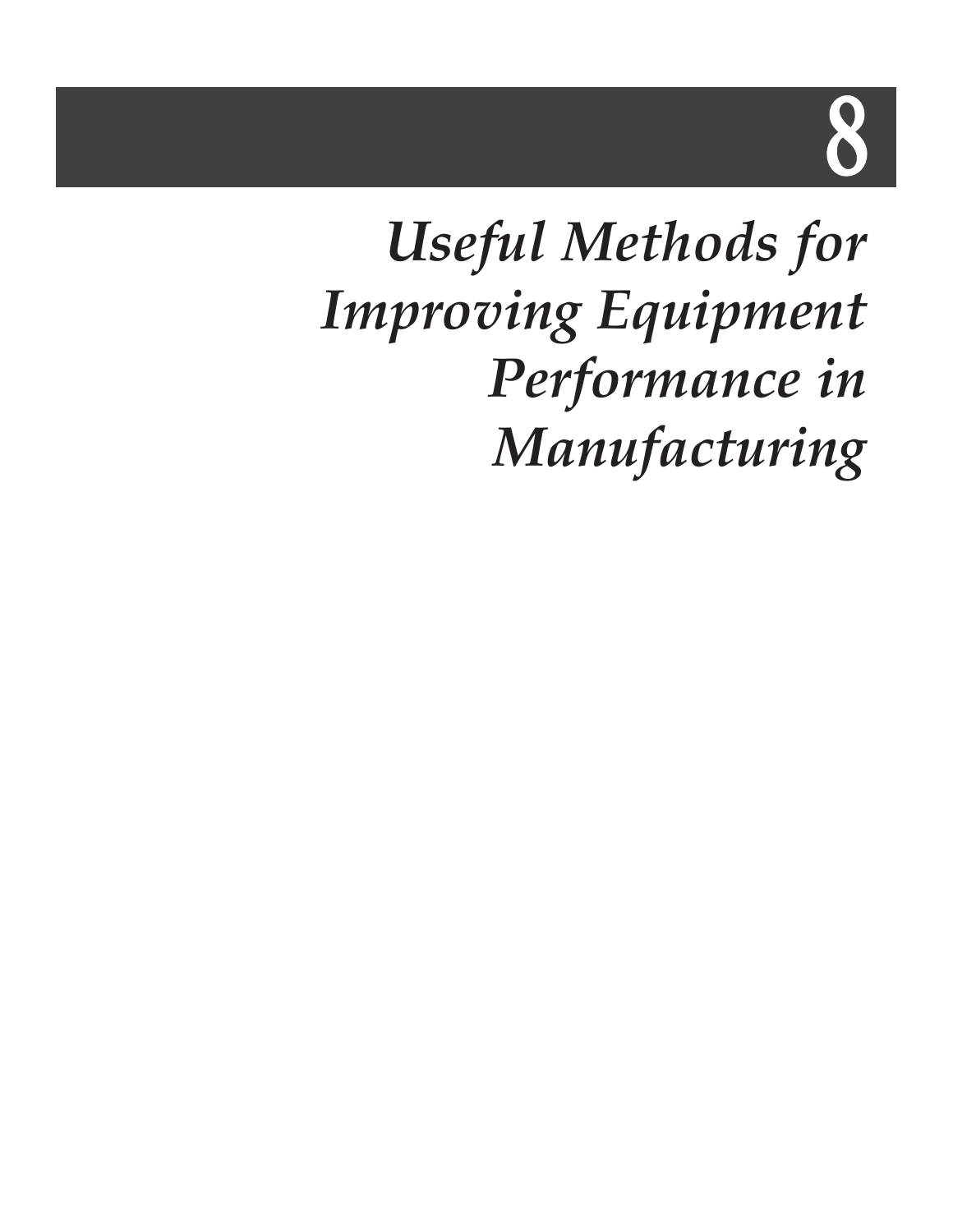### **8 Useful Methods for Improving Equipment Performance in Manufacturing**

As IC manufacturing costs continue to rise and profitability becomes more difficult to maintain, IC manufacturers are increasing their focus on the cost effectiveness, flexibility, and longevity of existing fabs. As a result, existing fabs are implementing a variety of equipment improvement programs (EIPs) and management strategies to increase the company's utilization of assets (employees, as well as equipment and materials). Lines previously drawn between management, engineering, and operators are also being removed to allow proactive improvements in fab operations.

This chapter focuses exclusively on improving the cost effectiveness of existing fabs. There are over 800 fabs in operation today that are continually challenged to reduce manufacturing costs. These fabs strive for on-going performance improvement, while dealing with the limitations of existing facilities, such as older equipment sets and limited funding for new technology. Especially during years of industry slowdown, companies must continuously improve equipment performance and fab productivity in lieu of purchasing new equipment and new fabs.

Next, equipment improvement programs that improve the performance and productivity of equipment are presented. Examples include the upgrade of wet processing stations; development of a manufacturable,

collimated sputtering system for Ti/TiN deposition; improvement of tungsten etch and CVD systems; characterization of a batch RIE reactor; and improvement of an APCVD system. This section is followed by a discussion of cost modeling and examples demonstrating when new equipment purchases become feasible.

#### **Equipment-level Hardware and Software**

IC manufacturers generally instituted equipment improvement programs (EIPs) when equipment is new, or, is being used in production and may not be consistently performing to specification and requires frequent maintenance. Typically, new equipment that provides the necessary process results in the prototype or R&D stages must be modified to allow its use in a manufacturing environment. Manufacturability must be improved to reduce downtime due to scheduled and unscheduled maintenance, identification and elimination of the causes of high particle levels, and generally, reducing processing costs.

In addition, an improvement program might be initiated because the system is exhibiting high downtime and is identified as the cause of yield loss. Efforts to improve system throughput might be performed when a tool is causing grid-lock, limiting fab productivity. For instance, if a CVD tool is typically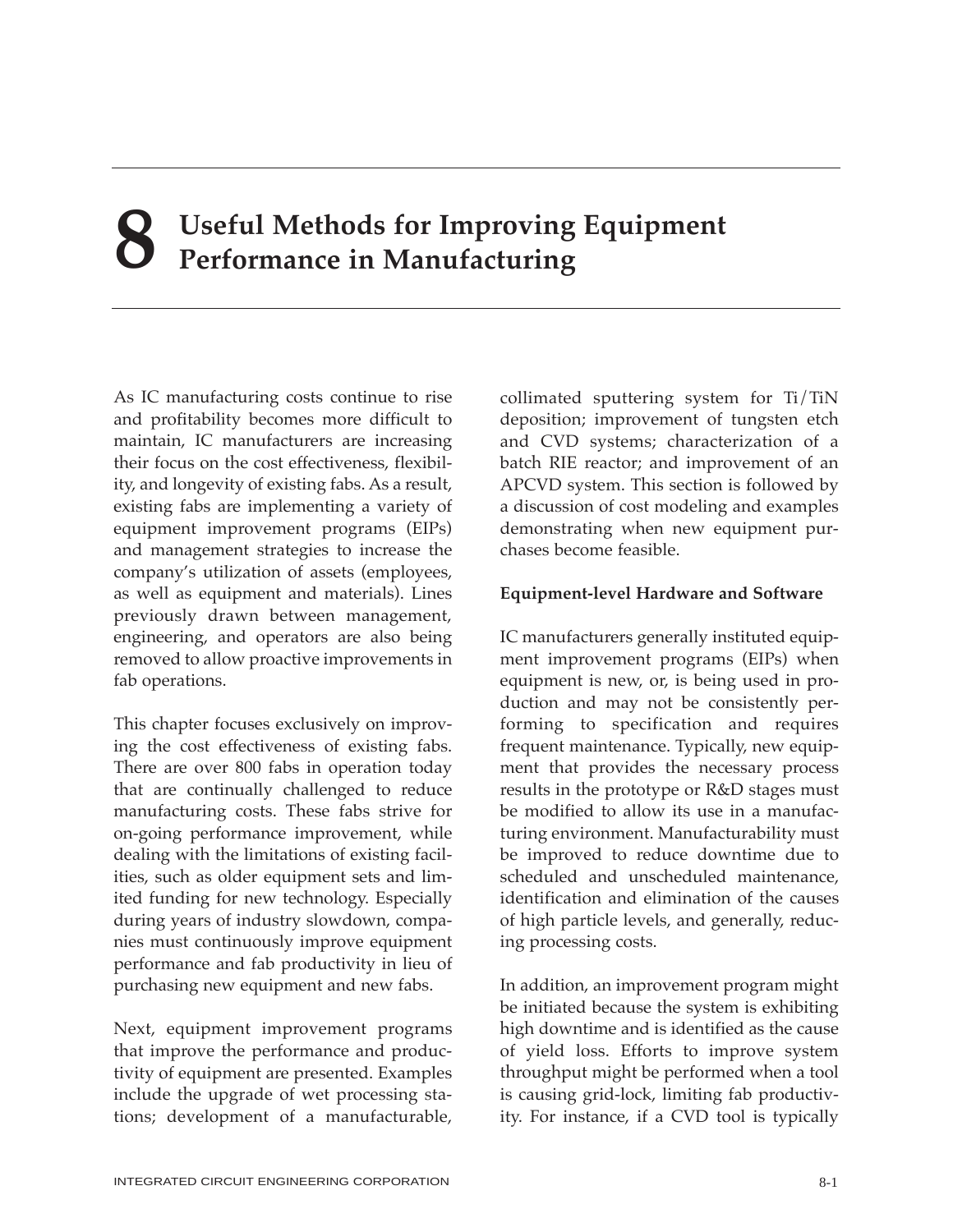waiting for product from a photoresist stripper, an improvement program on the stripper that reduces process time would allow a more continuous flow of wafers through the line. Finally, EIPs are performed to improve the performance of existing equipment sets that will be used to process the next generation of devices. As requirements change, process capability usually needs to be extended, and issues such as uniformity, equipment availability, and others, may become more pronounced. EIPs are either performed independently by the IC manufacturer, or in conjunction with the equipment or material suppliers.

Here, the results of six specific EIPs are reviewed including:

- Motorola's use of response surface methodology to improve a multilevelmetal etch process using a batch hexode reactor<sup>[1]</sup>,
- AMD's use of an in-line particle monitor to reduce the defect density of an integrated tungsten CVD-etchback process by  $10-fold^{[2]}$ .
- Intel's use of Failure Modes and Effects (FMEA) analysis to eliminate a wafer backside contamination issue in a W-CVD system, and to eliminate uniformity problems that resulted from upgrading the W-CVD system from 150mm to 200mm processing[3],
- Digital's modification of an oxidation furnace to enable processing of thin reoxidized nitrided oxide films for 0.5µm manufacturing<sup>[4]</sup>,
- Varian's and Sematech's co-development of of a manufacturable process for collimated TiN CVD<sup>[5]</sup>,
- Intel's improvement of an APCVD's exhaust system to improve film thickness uniformity<sup>[6]</sup>, and

• IBM's upgrade of six automated wet stations at a cost of \$1.9 million, saving nearly \$7 million over the price of purchasing new systems.[7]

#### **Refining a Batch, Multilevel Metal Etch Process**

Design of experiments is a commonly used method of process development today. It can also be used to improve existing processes. At Motorola's MOS 12 fab, engineers recently improved the performance of a hexode batch etcher using screening experiments and response surface methodology.<sup>[1]</sup> These techniques allowed the optimization of individual step chemistries in a multilevel metal RIE process. Targeting three critical parameters, etch rate, uniformity and selectivity, the bulk etch process included:

- Descum of residual (undeveloped) photoresist from high aspect ratio openings,
- Etch of the hardmask (plasma enhanced oxide) used for profile control,
- Metal etch of Al-Cu (1.5 percent),
- TiW etch, and
- Passivation to prevent post-etch corrosion.

Motorola's process was a four-layer, Al-Cu metal/polyimide dielectric interconnect on 100mm silicon wafers, that used the Applied Materials' Precision 8300 hexode RIE system to simultaneously etch the metal stack.<sup>[1]</sup> Tools used in the study included cross-sectional analysis to view sidewall profiles, Tencor Alpha-Step 100 or Nanometrics Nanospec, and SEMs. Original screening experiments identified the key variables that determine the desired results (including etch uniformity, etch rate, and selectivity). In the descum process, a fractional factorial design identified that DC bias and pressure accounted for 90 percent of the variation in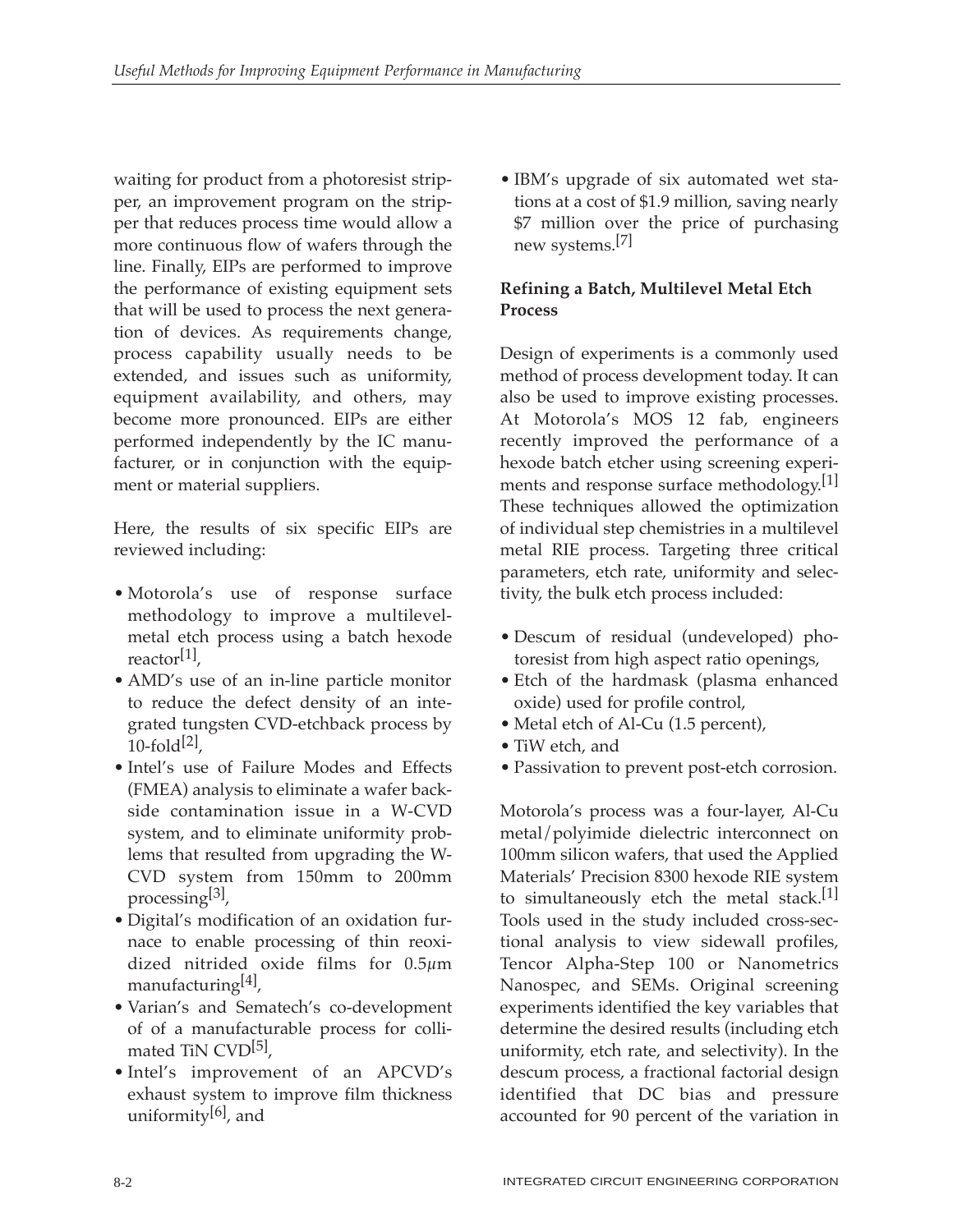etch rate, while 88 percent of the variation in uniformity was modeled by DC bias, pressure, and  $O_2$  flow. A four factor response surface experiment allowed simultaneous optimization of the hardmask etch rate, uniformity, and etch selectivity at 250Å/min etch rate and greater than 3:1 hardmask to photoresist selectivity (Figure 8-1). The experiments allowed a catering of process needs. For instance, in this process, load sizes typically vary and the engineers wanted to optimize the metal etch for constant etch rate and good uniformity across various load sizes. The original  $CF_4$  metal etch chemistry was replaced with  $CHF<sub>3</sub>$  and  $Cl<sub>2</sub>$  (to prevent undercutting), followed by a  $CF_4/O_2$  step to promote anisotropy. Response surfaces and experiments led to an optimized RIE process with known relationships between process parameters (i.e., DC bias, pressure, and chemistry) and results (etch rate, selectivity, and etch uniformity).<sup>[1]</sup>

#### **Improving Tungsten CVD and Etch Processes**

AMD developed an in-line defect density monitor to dramatically improve existing tungsten CVD and etch processes.<sup>[2]</sup> In this study, failure analysis revealed that tungsten deposition and etchback steps were responsible for both low average yields and catastrophic yield depressions. AMD developed an in-line defect density monitor to measure the defect contribution for tungsten deposition and etchback. By continuously monitoring the process, factors of ten improvements in equipment, processes, and maintenance were realized, while product yields improved and low yield excursions were eliminated.<sup>[2]</sup>



*Figure 8-1. Shaded Areas of Response Surfaces Indicate Process Windows*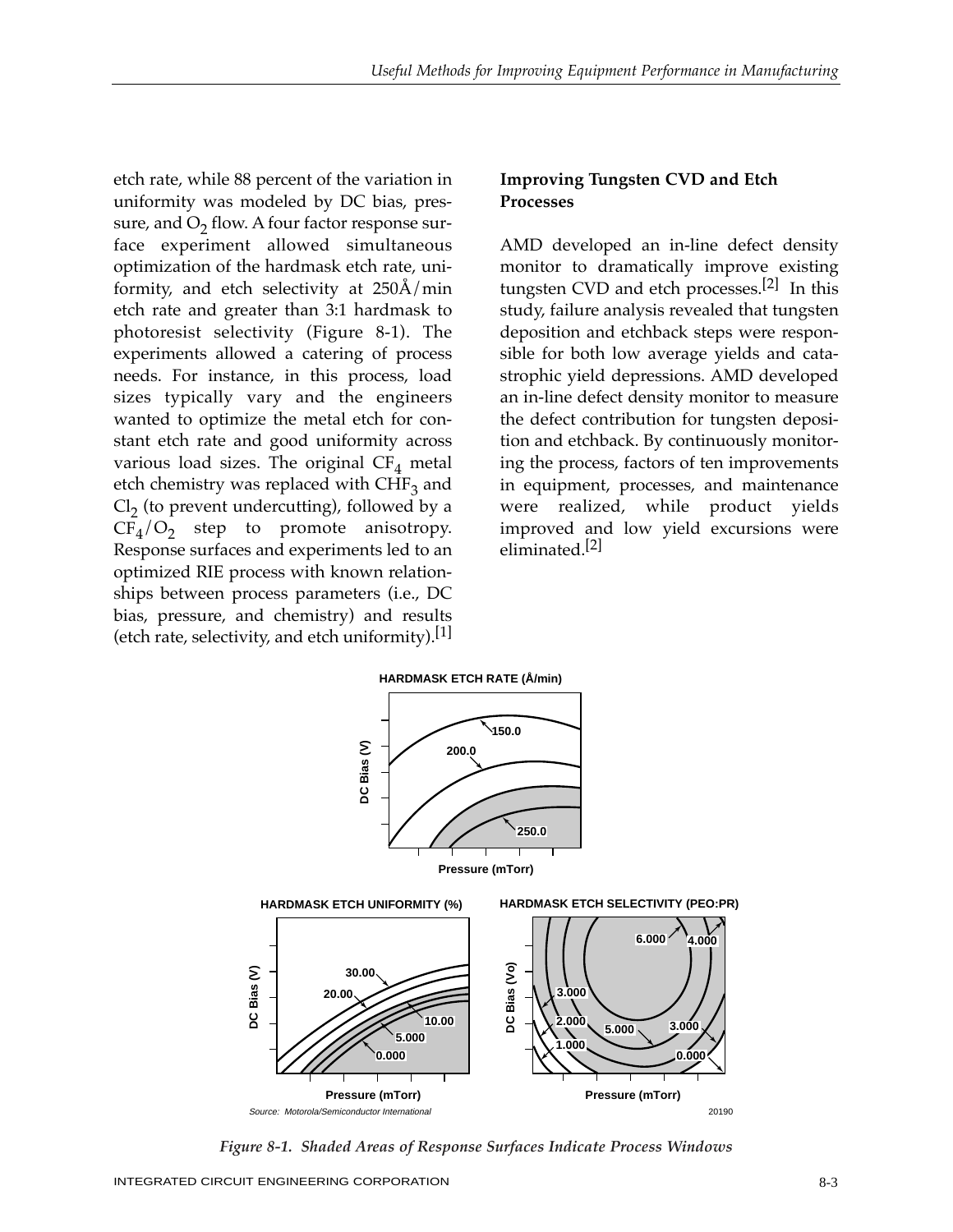The Contamination Free Manufacturing Group at AMD developed a laser scanning inspection test that allows real-time process monitoring of a tungsten plug process. The inspection system used was an Inspex-3500 patterned wafer inspection tool. The monitor wafer was first patterned and etched to provide alignment marks for the inspection system and a focal plane during review. The wafers had a Ti/TiN adhesion layer that was rapid thermal annealed (RTA). The monitor could reliably detect  $0.7\mu$ m defects. The monitor wafer was run as the first wafer in each product lot. It was scanned before processing, underwent CVD and etch, then was scanned again. The goal was to reduce defect density of the integrated tungsten deposition and etchback process by a factor of three.<sup>[2]</sup>

The result, based on the solutions shown in Figure 8-2, was a ten-fold reduction in defect density as measured by the integrated defect monitor. In addition, the monitor wafer was used to prevent the misprocessing of wafers under high defect density conditions. Figure 8-3 gives, on an arbitrary scale, the die yield

for a part that used the tungsten plug process, labeling the points at which performance improvements were implemented.

#### **Eliminating Backside Contamination and Uniformity Issues in a Tungsten CVD System**

One strategy commonly used for equipment improvement is FMEA (Failure Modes and Effects Analysis), a systematic method used to identify potential failure modes (causes) in semiconductor manufacturing, resulting in a ranked priority of fab and die yield improvement activities. The FMEA approach typically involves the documentation of:

- Unit process step,
- Process owner (responsible engineer),
- Process failure modes (i.e., backside contamination),
- Potential effects of the failure (i.e., low yields, contamination of subsequent chambers),
- Potential causes of the failure (tungsten CVD process),

| <b>Problem Detected by Monitor in CVD</b><br>and Etchback Systems                                                                   | <b>Solution</b>                                                          |
|-------------------------------------------------------------------------------------------------------------------------------------|--------------------------------------------------------------------------|
| Heat transfer from wafer heaters caused                                                                                             | CVD system supplier provided and                                         |
| deposition inside the CVD shower head,                                                                                              | installed a water-cooled version of the                                  |
| leading to deposition of large defects                                                                                              | shower heads, preventing problem from                                    |
| $(1 - 5\mu m)$ on wafer                                                                                                             | reoccurring for 1 year                                                   |
| Gas phase nucleation in CVD chamber due                                                                                             | Revised timing of reactive gas                                           |
| to 1:1 ratio of $SH_4:WH_6$                                                                                                         | introduction                                                             |
| Increased CVD system defect density due<br>to clogging of dry pump burn box of<br>process gases, also affecting pumping<br>capacity | Altered preventive maintenance of pump<br>to maintain system cleanliness |
| Periodic detection of Ti/TiN and W flakes                                                                                           | Periodic cleaning of etch chamber with                                   |
| on wafers after etch back                                                                                                           | dilute mixture of $H_2O_2$ in $H_2O$                                     |

19981

*Figure 8-2. Improving Defect Density in Tungsten CVD and Etch Processes*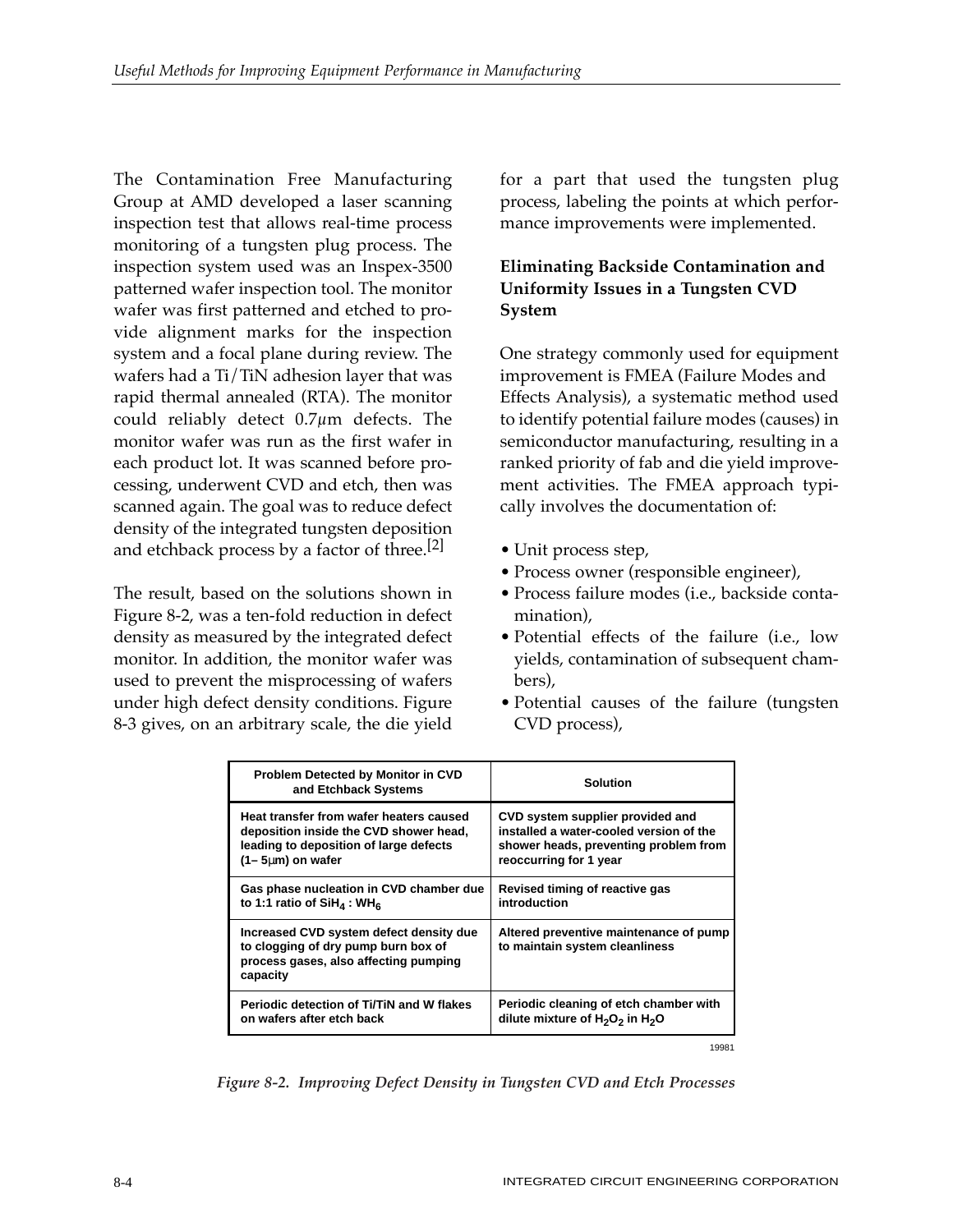- Current controls,
- Rating of risk factors (rated for severity, occurrence, and detection),
- Assignment of risk priority numbers, and
- Recommended actions given to eliminate the problem.

Intel recently used an FMEA program, together with Finite Element Modeling to identify and rectify the cause of low yield on a tungsten CVD system.<sup>[3]</sup> In this example, the backside tungsten (BSW) deposition problem was first detected by a downstream wet station that reported higher than normal levels on the station monitor. Effects of the failure were low line yields and contamination of several steppers, lithography tracks, diffusion furnaces, and wet stations.

Tungsten CVD steps include: the nucleation, the bulk deposition, and the backside etch (BSE) steps. BSE can be performed by elevating the wafer in the chamber, so that it is flush with the showerhead at the top of the chamber, and an RF plasma is used to remove residual tungsten left on the wafer backside from the deposition. The FMEA study revealed that wafer placement and argon flow were the most important causes of problems (Figure 8-4). Wafer placement was corrected by visually checking it on a regular basis. Changing the argon MFC and regularly checking the calibration factors on the MFCs on a weekly basis solved the problem. Finite element simulation using a commercially available program, FIDAP, revealed several process regimes (with different gas flow rates), where redeposition was more likely to occur. Long term, simulation was used to develop improved process recipes.[3]



*Figure 8-3. Factor of Ten Reduction in Defect Density for a Tungsten CVD Tool*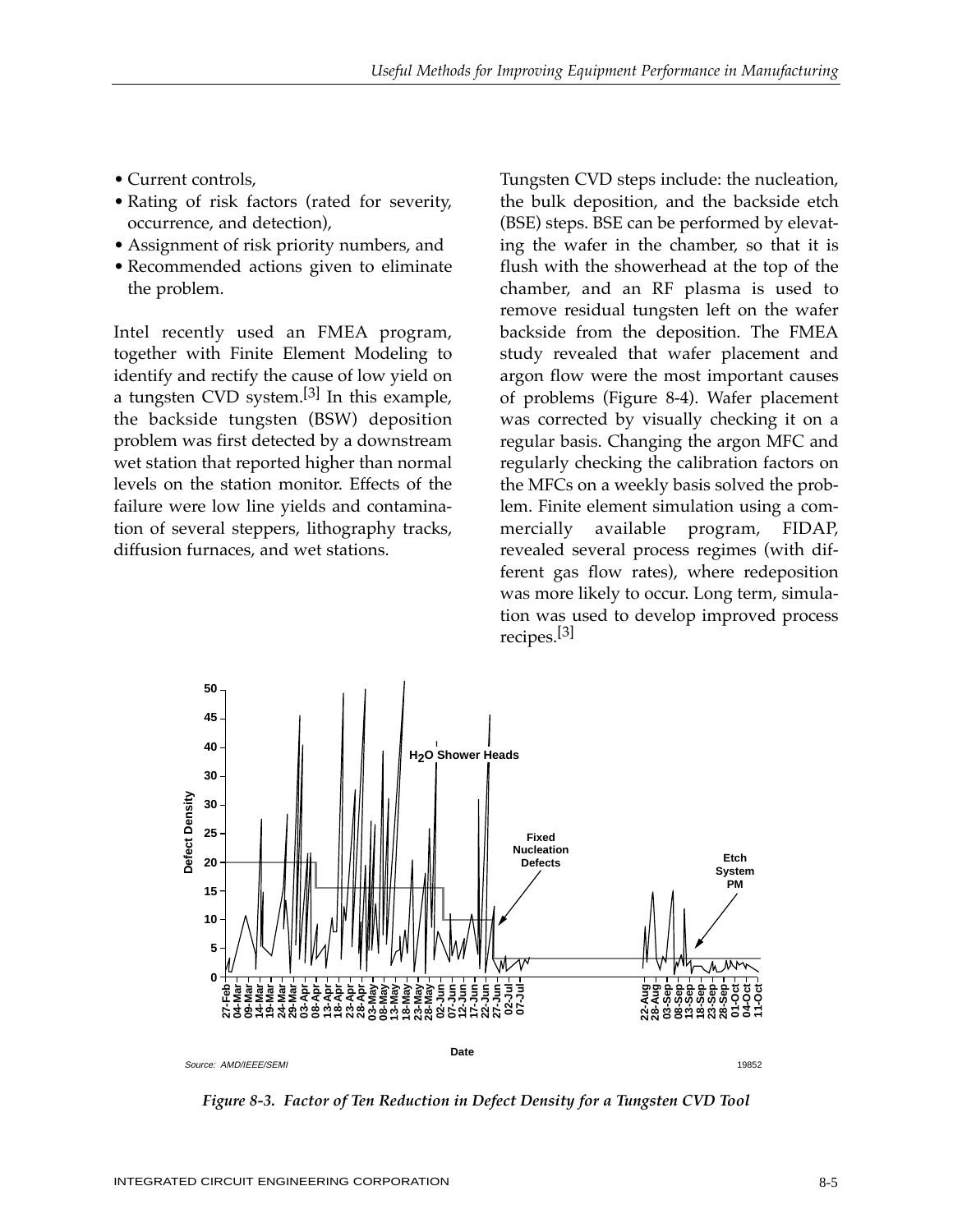| $\frac{1}{2}$                      |                    |                                                            |                 |                                                  |                   |              |                                           |
|------------------------------------|--------------------|------------------------------------------------------------|-----------------|--------------------------------------------------|-------------------|--------------|-------------------------------------------|
| <b>Causes</b>                      | <b>Occurrences</b> | <b>Effects</b>                                             | <b>Severity</b> | <b>Detection</b>                                 | <b>Protection</b> | <b>RPN</b>   | Recommended<br><b>Actions</b>             |
| <b>Argon Flow</b>                  | $\overline{7}$     | <b>Uniformity</b>                                          | 6               | <b>MFC</b> fault                                 | 8                 | 336          | <b>Check MFC</b><br>calibration<br>weekly |
| <b>Wafer Variability</b>           | 5                  | <b>Different backsides</b><br>susceptible to<br>deposition | $\mathbf{2}$    | Not detected                                     | 8                 | 80           | <b>Run limited</b><br>product types       |
| <b>Pressure</b><br>(baratron)      | $\mathbf{2}$       | Change in<br>deposition rate                               | 8               | Not detected                                     | 6                 | 96           | Calibrate<br>weekly                       |
| <b>Pressure Circuits</b>           | $\mathbf{0}$       | Change in display                                          | 8               | Not detected                                     | 6                 | $\bf{0}$     | N/A                                       |
| Inadequate<br><b>Chamber Clean</b> | $\bf{0}$           | <b>Residual Win</b><br>chamber gives<br>residues over time | 5               | <b>Higher defects</b><br>after several<br>wafers | $\mathbf{2}$      | $\mathbf{0}$ | <b>Check software</b><br>revision         |
| <b>Wafer Placement</b>             | 13                 | $WF6$ seeps under<br>the wafer                             | 4               | <b>Uniformity</b>                                | 4                 | 208          | <b>Check robot</b><br>belt tension        |
| Spacing                            | 3                  | <b>Backside etch</b><br>uneven                             | $\mathbf{2}$    | Visual and<br>uniformity                         | $\mathbf{2}$      | 12           | Lube shafts                               |
| Source: Intel/IEEE/SEMI            |                    |                                                            |                 |                                                  |                   |              | 19854                                     |

| <b>Equipment Name:</b>      | <b>ABC Reactor</b> |
|-----------------------------|--------------------|
| Subsystem/Function: LPCVD/W |                    |

*Figure 8-4. FMEA for Backside Tungsten Deposition Problem*

Intel followed this EIP with a second project designed to eliminate poor uniformity of a tungsten CVD process resulting from directly scaling-up a 150mm process to a 200mm process (Figure 8-5) $\left[3\right]$ . To make a manufacturing-worthy process, the engineers conducted process simulations and an FMEA. The model showed the presence of vortices at the edge of the wafer where reactant gases from the top and the argon purge from the bottom merge before getting pumped away. The FMEA (Figure 8-6) pointed to residue accumulation of fluorine in the reactor chamber due to the higher amount of  $WF_6$  used to process the larger wafers. This was the cause of the uniformity drift, subsequently confirmed by residual gas analysis. The action taken was to introduce inert purge between wafers, and

increasing pumping speed by increasing pump size and inner diameter of pumping line. These actions reduced the uniformity drift from every 25 wafers to approximately 150 wafers. To further improve the process, the susceptor ceramic ring spacing was later increased and the flow rate of the bottom purge was lowered to reduce vortices at the edge of the wafer and improve uniformity.

In these studies, Intel recommends using the FMEA to solve process and equipment problems in the manufacturing line because it is easier than simulation studies and uses less resources. In both cases, the FMEAs quickly led to the root causes of the problems. One further recommendation was the use of modeling techniques at new equipment and process development stages.[3]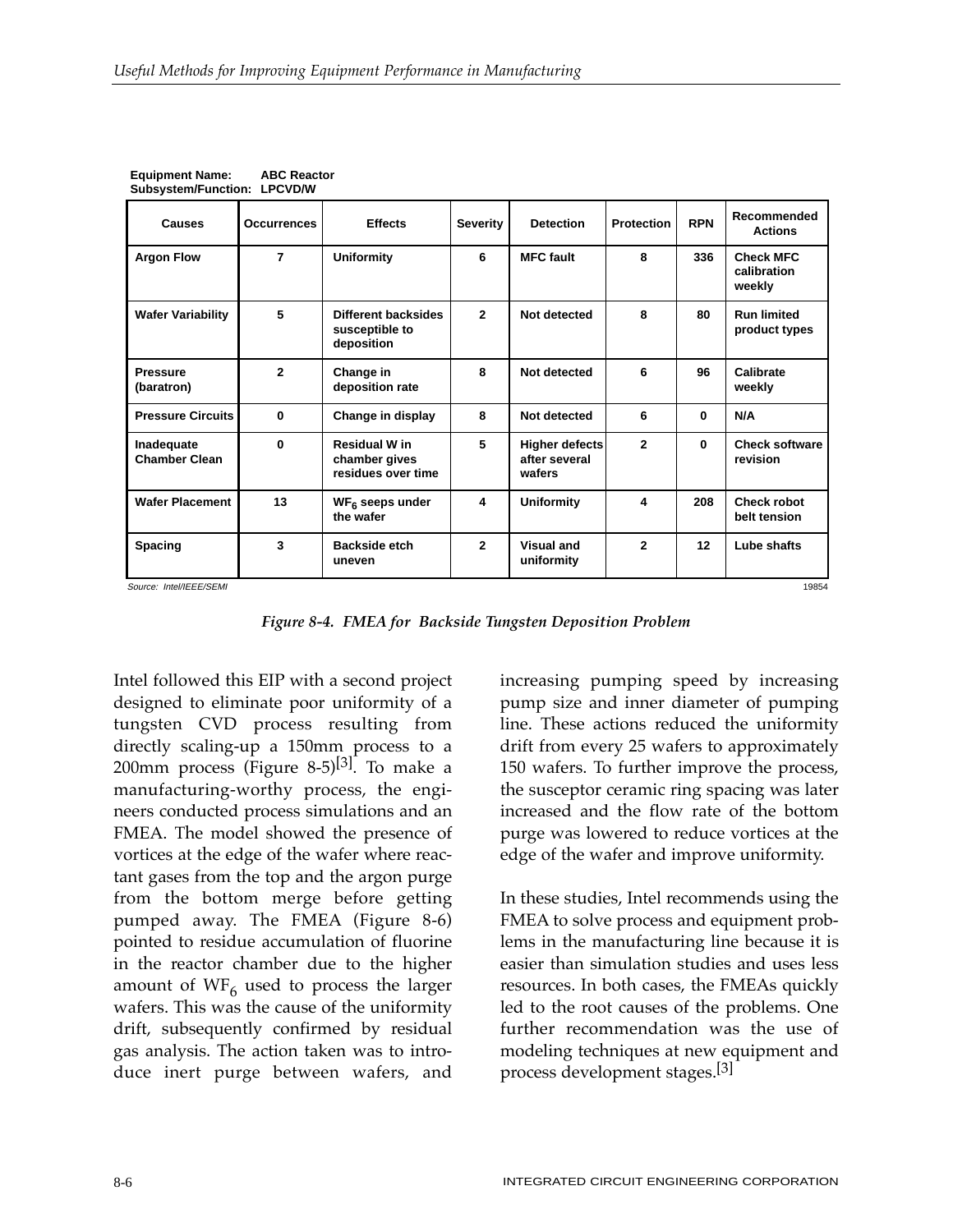

*Figure 8-5. Uniformity for the Original Tungsten CVD 200mm Process*

| <b>Equipment Name:</b><br>Subsystem/Function: LPCVD/W | <b>ABC Reactor</b> |                    |                 |                   |                   |            |                                                       |
|-------------------------------------------------------|--------------------|--------------------|-----------------|-------------------|-------------------|------------|-------------------------------------------------------|
| <b>Causes</b>                                         | <b>Occurrences</b> | <b>Effects</b>     | <b>Severity</b> | <b>Detection</b>  | <b>Protection</b> | <b>RPN</b> | Recommended<br><b>Actions</b>                         |
| <b>Robot drift</b>                                    | 7                  | <b>Uniformity</b>  | 5               | <b>None</b>       | 8                 | 280        | <b>Calibrate robot</b>                                |
| <b>MFC</b> drifts                                     | 5                  | <b>Uniformity</b>  | 5               | <b>MFC</b> fault  | 1                 | 25         | <b>Perform</b><br>calibration<br>regularly            |
| <b>Gas delivery</b><br>pressure                       | $\mathbf{2}$       | Unknown, MFC (?)   | 5               | <b>MFC flow</b>   | $\mathbf{2}$      | 20         | Observe                                               |
| <b>Pump speeds</b>                                    | $\mathbf 0$        | All parameters     | 8               | <b>Interlocks</b> | 4                 | $\bf{0}$   | N/A                                                   |
| Residue<br><b>Accumulation</b>                        | 0                  | Uniformity, others | 5               | <b>None</b>       | 9                 | 45         | Introduce inert<br>purge<br>Increase pumping<br>speed |
| 19856<br>Source: Intel/IEEE/SEMI                      |                    |                    |                 |                   |                   |            |                                                       |

| Figure 8-6. Failure Modes and Effects Analysis for Reactor Scale-Up |  |  |
|---------------------------------------------------------------------|--|--|
|                                                                     |  |  |
|                                                                     |  |  |
|                                                                     |  |  |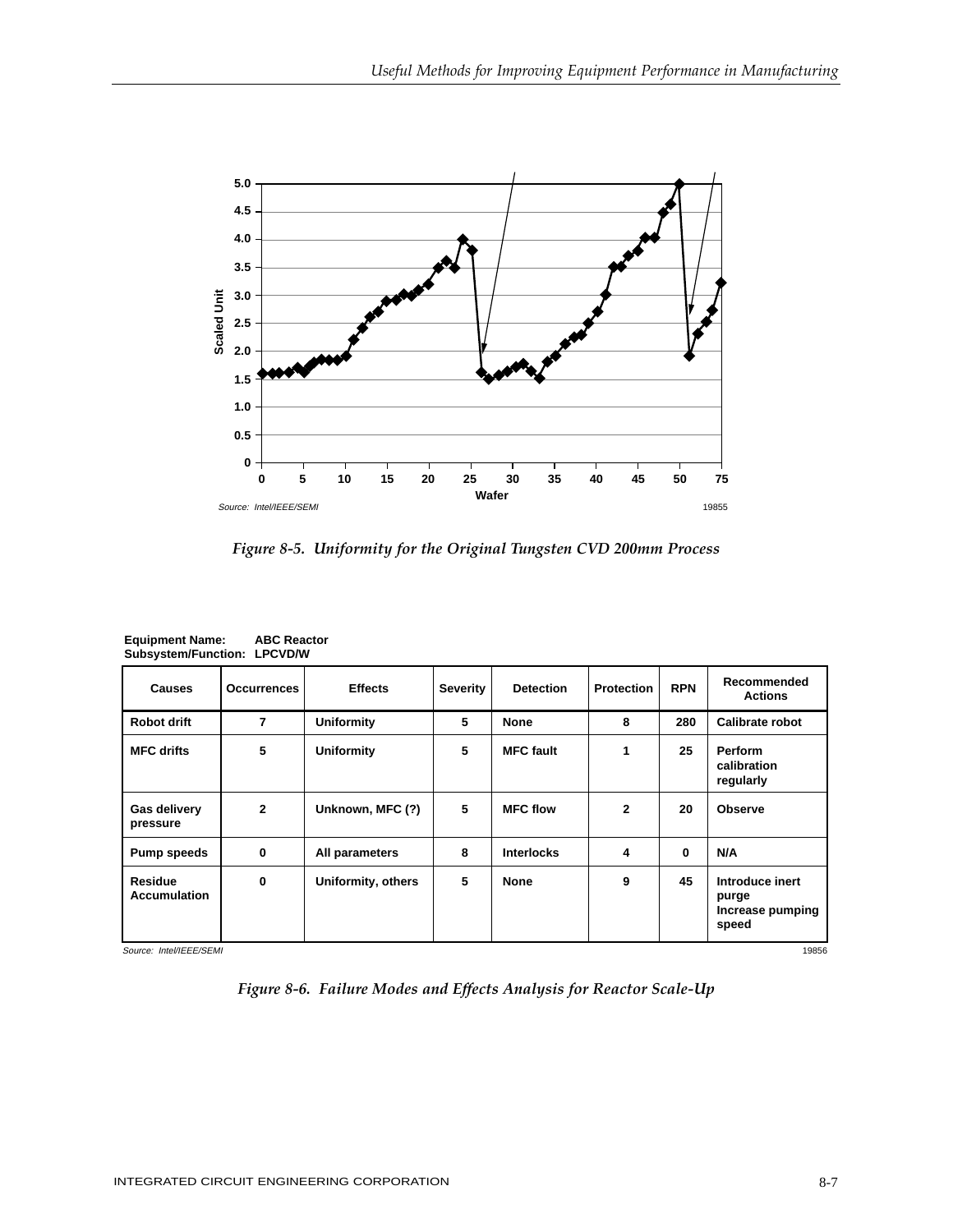#### **Developing a New Dielectric Process Using an Existing Furnace**

Digital Equipment Corp. in Hudson, Mass., improved the manufacturability of a thin reoxidized nitrided oxide (ROXNOX) process, a new application for a horizontal oxidation furnace, developed for the processing of a 0.5µm, 3.3V, 64-bit microprocessor<sup>[4]</sup>. The Model BDF 41 furnace from Bruce Technologies was modified to allow lowpressure processing (Figure 8-7). To form sufficient nitrogen at the  $Si-SiO<sub>2</sub>$  interface, high-temperature processing (>950°C) was needed, and low pressure allowed better control of the oxidation rate. For this process, a very thin reoxidized nitrided oxide film (<100Å) was used to improve the hot carrier resistance of the gate. Running the prototype process in the existing furnace resulted in severe downtime due to equipment malfunctions, high particle levels and poor film uniformity. A series of equipment and process

changes were performed to develop a production-worthy process. These changes resulted in a factor of two film uniformity improvement, a twenty percent improvement in equipment availability, a factor of two reduction in average particle counts, and significant reduction in the magnitude and occurrence of particle spikes.<sup>[4]</sup>

Figure 8-8 summarizes the hardware changes made to significantly reduce inprocess particle levels and improve film uniformity to  $\pm$ 4Å. As a result of these changes, furnace availability was improved by 20 percent, and time spent performing unscheduled maintenance was reduced by 22 percent. Reduced standard deviations in both cases indicates better process stability. Particle tests, using test wafers at the front and rear of the furnace, measured on a Tencor Surfscan 4500, revealed significant improvements in particle levels and film uniformity (to  $\pm 3\text{\AA}$ ).



*Figure 8-7. Modified Diffusion Furnace Used to Process Thin Reoxidized Nitrided Oxide Films*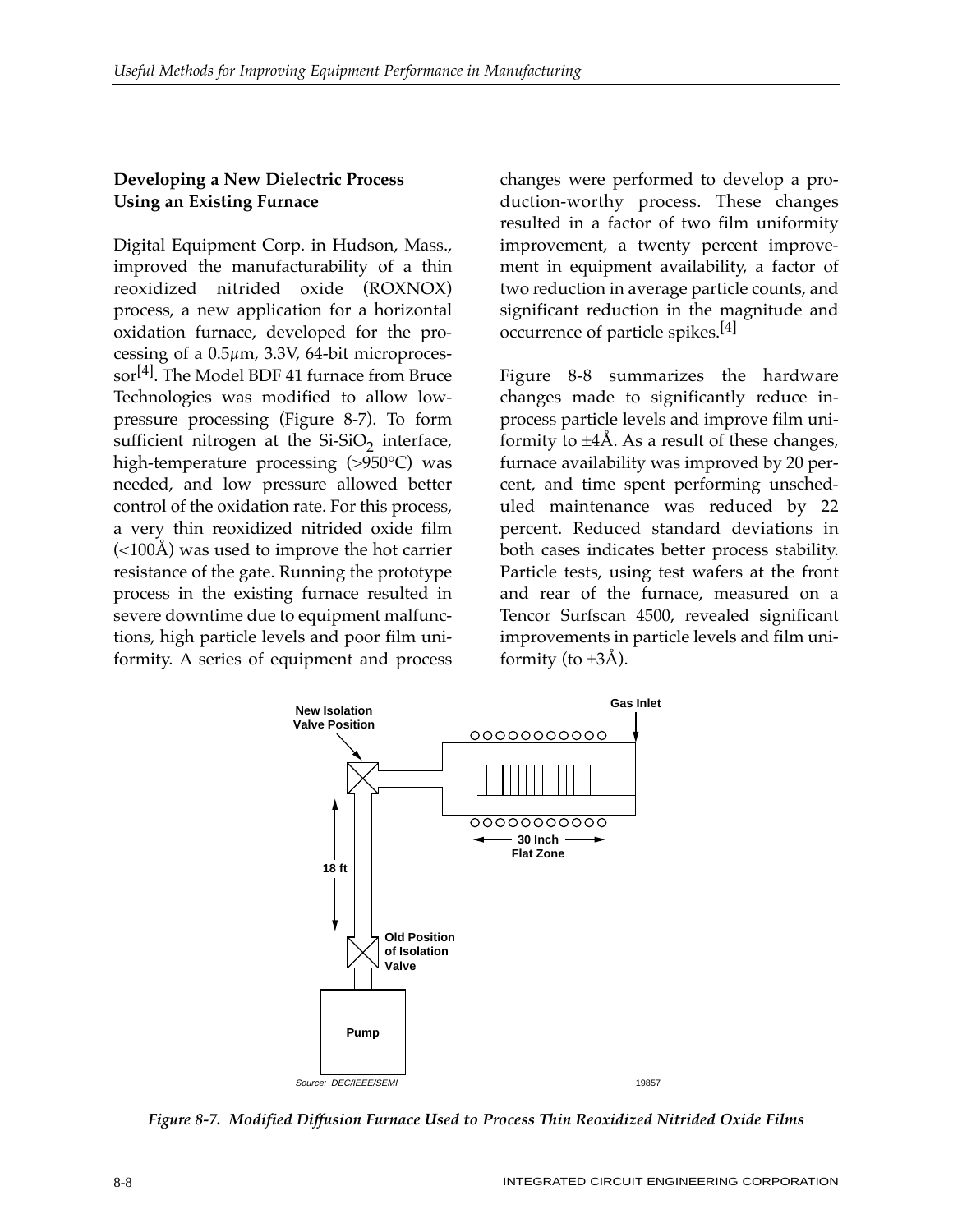| <b>Problem Encountered</b>                                                                                                                             | <b>Solution Used Improve Manufacturability</b>                                                                                                                                                                                                                                      |
|--------------------------------------------------------------------------------------------------------------------------------------------------------|-------------------------------------------------------------------------------------------------------------------------------------------------------------------------------------------------------------------------------------------------------------------------------------|
| O-ring failures after 4 weeks of continuous<br>operation on rear of tube and front door                                                                | Initially replaced o-ring every 3 weeks,<br>eventually extending the length of the tube<br>to drop the temperature (rear), and<br>redesigned the front door to place o-ring<br>away from the radiation heat source                                                                  |
| High particle levels during initial<br>pumpdown, due to rapid drops in pressure                                                                        | Installed a Flow Surge Suppression<br>system to allow slow reduction in pressure<br>during pump down                                                                                                                                                                                |
| High particle levels due to pump-line back-<br>fill into process chamber as door was<br>opened and chamber changed from low<br>pressure to atmospheric | Moved gate valve to back of the tube, and<br>installed over/under pressure transducer,<br>allowing interval advancing only when the<br>transducer sensed equal pressure inside<br>and outside the tube. Front door will not<br>open until pressure inside equals pressure<br>in fab |
| High particle counts and film thickness<br>non-uniformity due to programmed<br>changes in pressure during processing                                   | Modified recipe to eliminate rapid pressure<br>drops                                                                                                                                                                                                                                |
|                                                                                                                                                        | 19982                                                                                                                                                                                                                                                                               |

*Figure 8-8. Hardware Modifications Made to Improve the Manufacturability of a New Reoxidized Nitrided Oxide Process* 

#### **Developing a Collimated Sputtering Process Using Existing Equipment**

The next example also illustrates a procedure used to modify an existing piece of semiconductor equipment for a new application. Through a partnership between Varian and Sematech, a manufacturable process for depositing barrier metal (Ti/TiN) into subhalf-micron contacts and vias, using a collimated sputtering system was developed.<sup>[6]</sup> Using a modified version of Varian's M2000 PVD system, design of experiments was used to optimize the step coverage, thickness uniformity, material properties, resistivity, defect density, and cost of ownership of the process. "Marathon" tests, which led to the replacement of the collimator material and other modifications, significantly improved system manufactuability for use in 0.35µm processing. Over the course of a year, at least 14,000 wafers were processed. Daily calls,

weekly conference calls, and monthly meetings between team members as well and quarterly reviews with the Sematech board, facilitated communication and cooperation.

The use of low contact resistance titanium films as a barrier metal is challenging due to the need to provide conformal sidewall coverage, with no thinning and no "shoulder cusping" in high aspect ratio (5:1 or more) structures. New CVD systems are competing with collimated sputtering tools for this application. Collimation, which is capable of controlling the angle of incidence in a sputtering environment (Figure 8-9), is one solution that may be able to extend barrier metal use well beyond  $0.5\mu$ m processing. A key issue in collimated sputtering is the low useful life of the collimator, which has prevented its use in a manufacturing environment.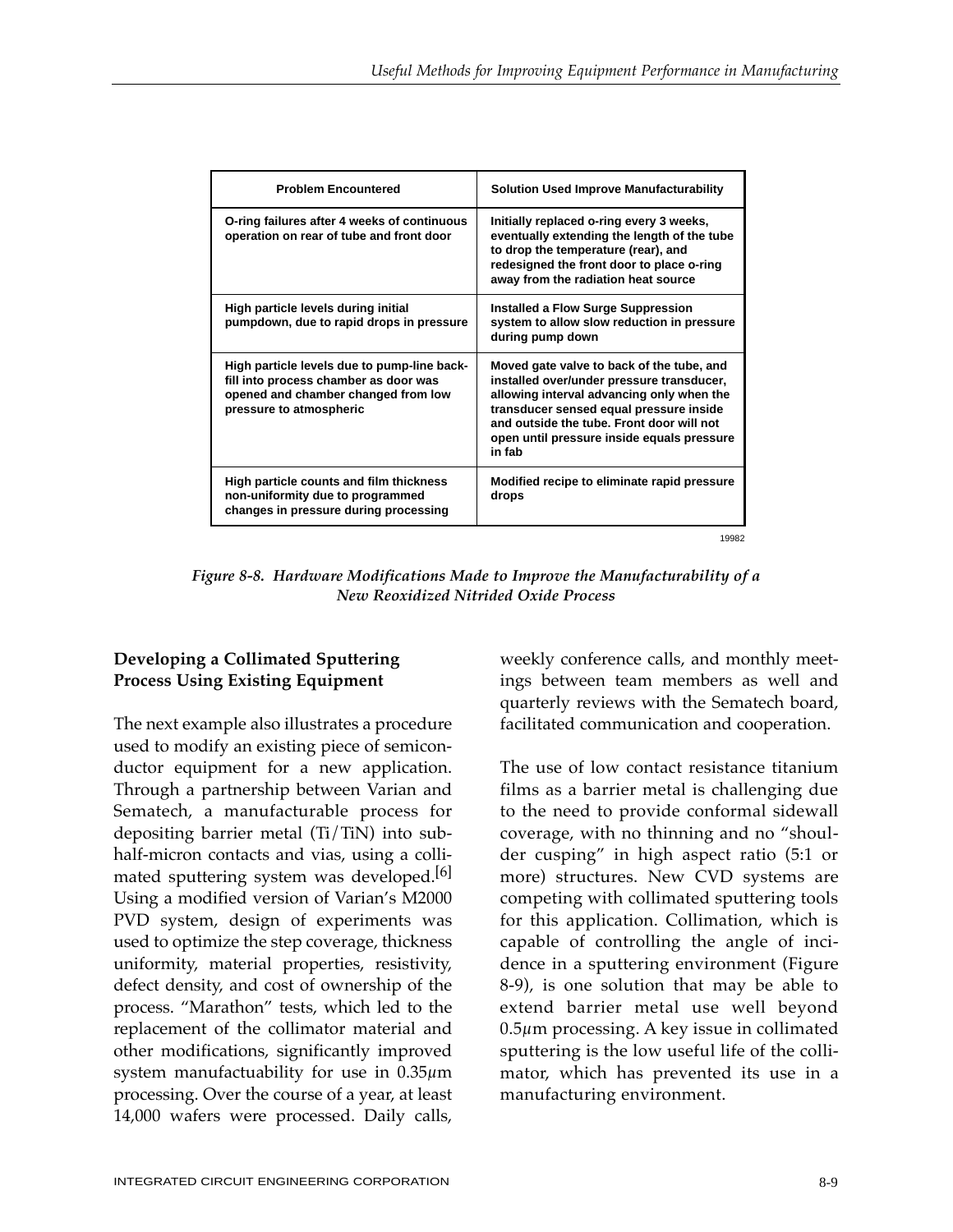

*Figure 8-9. Typical Step Coverage Profiles*

The system used in the Equipment Improvement Project between Sematech and Varian incorporated a degas station, magnetically-enhanced etch module, and collimated and uncollimated Ti/TiN modules<sup>[5]</sup>. Step coverage and bottom fill for collimated deposition showed substantial improvement over uncollimated films, particularly below 0.8µm contact width (Figure 8-10). Marathon tests revealed the need to replace the collimator material, which could not withstand the thermal environment and reduced the already slow deposition rate due to film build-up on the collimator. Through various changes, throughput was brought up to 20 wafers per hour (average), new collimator life was increased to over 10,000 wafers, system reliability was improved, and cost of ownership was improved by 33 percent. The program also led to classes in statistics, passive data collection, and basic design of experiments being taught at Varian by Sematech employees.<sup>[5]</sup>

| <b>Contact Diameter (um)</b>               | 0.8    | 0.6    | 0.4    |  |
|--------------------------------------------|--------|--------|--------|--|
| <b>Aspect Ratio</b>                        | 1.4    | 1.6    | 2.3    |  |
| Uncollimated<br><b>Bottom Coverage</b>     | 19%    | N/A    | 4%     |  |
| Collimated<br><b>Bottom Coverage</b>       | 50%    | 45%    | 40%    |  |
| Uncollimated<br>Sidewall                   | 15-36% | N/A    | 3%     |  |
| Collimated<br>Sidewall                     | 21-26% | 19-22% | 15-20% |  |
| Source: Sematech/Varian/IEEE/SEMI<br>19860 |        |        |        |  |

#### *Figure 8-10. Step Coverage Comparison of Collimated Versus Uncollimated Ti/TiN Sputter Depositions*

#### **Equipment Improvement Program for an APCVD System**

After system operation demonstrated unpredictable film uniformity and high machine downtime, Intel performed an EIP on an APCVD system. The goal was to reduce the impact of air flow/exhaust fluctuations on film thickness uniformity.<sup>[6]</sup> The exhaust pressures from semiconductor process tools, and atmospheric tools in particular, have been known to be susceptible to changes and fluctuations. This problem becomes compounded in a rapidly changing cleanroom environment, caused by installation and/or removal of tools with different exhaust pressure requirements.

Intel first characterized the system using extensive "smoke" tests (Figure 8-11) and hot wire anemometer studies. Installation of panels to isolate the heater elements and the process chamber from unpredictable air flow resulted in temperature variability in the APCVD system to less than 10°C, despite fluctuations in the bay-to-chase air flow and scrubber exhaust. System availability and wafer-to-wafer BPSG thickness uniformity (Figure 8-12) were significantly improved.<sup>[6]</sup>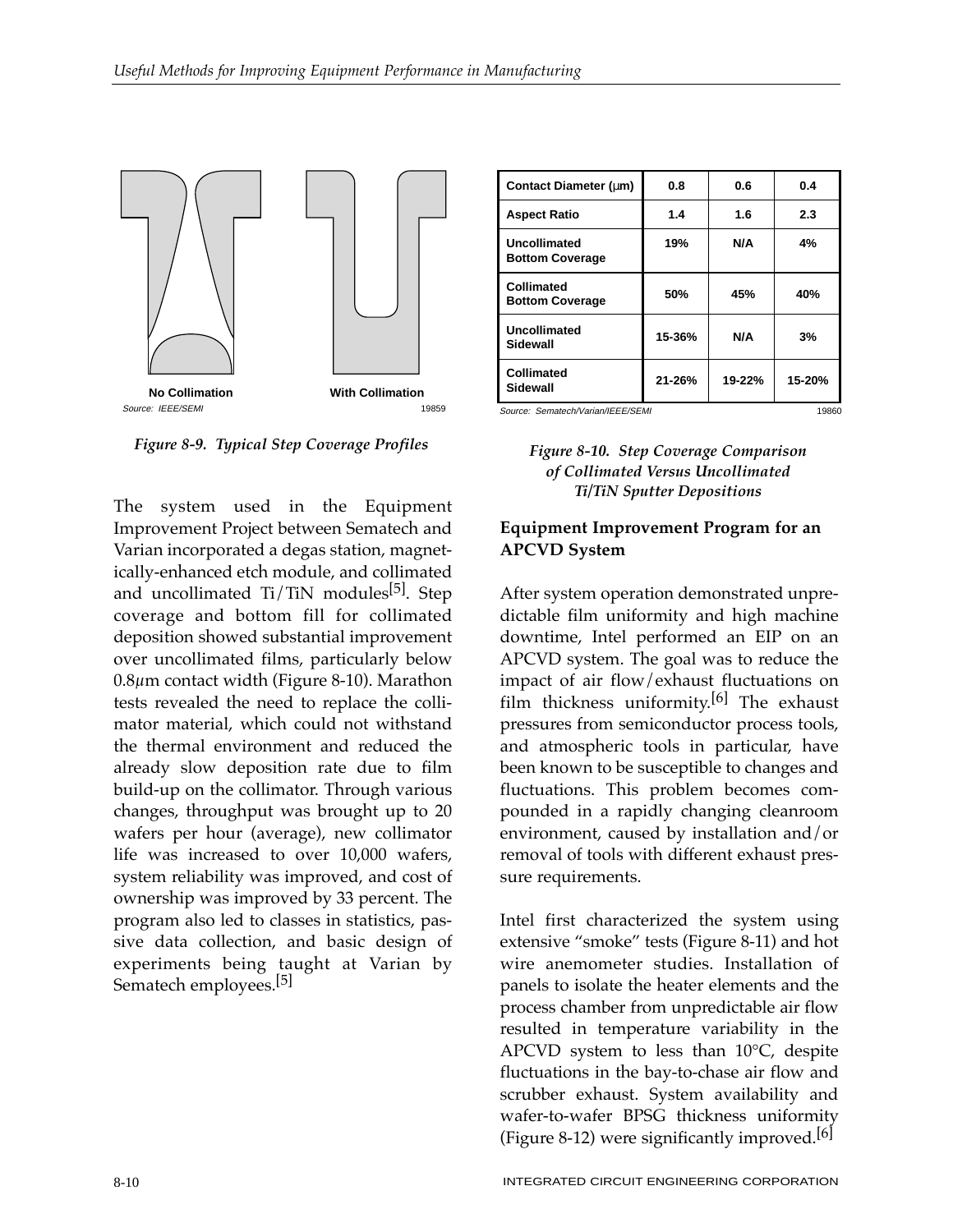

*Figure 8-11. Side View of APCVD Air Flow Patterns*



*Figure 8-12. After Panels Were Installed to Isolate the Heater Elements, Wafer-to-Wafer BPSG Film Uniformity Improved*

#### **Rejuvenating 5-year-old Wet Stations**

The final example demonstrates a complete upgrade program of six wet stations by IBM and Phoenix Process Automation, which cost \$1.9 million, saving nearly \$7 million of the cost of new wet station.[7] After 5-6 years of operation, the wet stations were characterized by excessive downtime, frequent chemical

spills, high scrap rates, and reduced throughput. Engineers at IBM's Essex Junction, Vermont, fab and Phoenix Process Automation personnel worked closely to plan and implement a comprehensive upgrade program that included major improvements to hardware and software controls, to improve wet station reliability and productivity. One added benefit to the year-long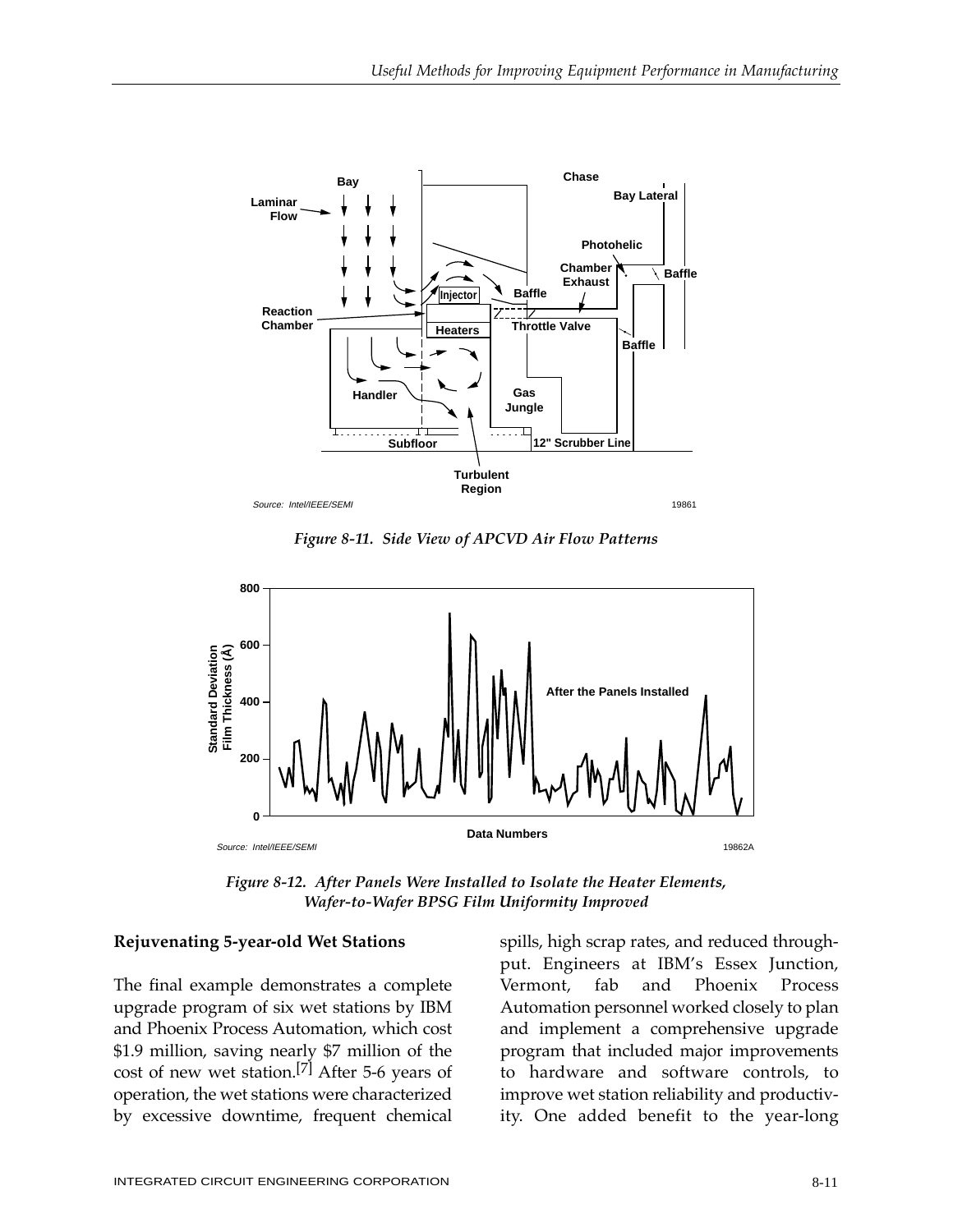upgrade program was the fact that it provided production-worthy wet benches in a faster turnaround time than new systems.

The upgrade required replacement of the control hardware, installation of new control software, completely upgraded plumbing, and refurbishing of the robots on the wet stations. Project steps are shown in Figure 8-13. This wet station upgrade led to:

- Extended wet station life,
- Doubled station capacity,
- Decreased losses caused by robot and control failures,
- Improved sanitation, and
- Increased yield

In addition, it also improved system throughput to over 120 wafers per hour, increased system availability to over 85 percent, extended mean-time-to-failure to 215 hours, and significantly reduced the number of chemical spills that occurred (Figure 8-14), thereby enhancing worker safety.<sup>[7]</sup>

#### **The Attractiveness of Used Equipment**

Over the last several years, used equipment has gained a big boost in the industry as costsensitivity and new equipment prices continue to rise. About 8 years ago, Texas Instruments formed a department specializing in purchasing refurbished tools. Since that time, many companies have followed suit. To date, about half of the total number of semiconductor manufacturers have taken advantage of the availability of used wafer

**• Upgrade proposal planned between Project Manager at Phoenix, IBM process engineers, maintenance technicians, wet station operators, and equipment managers. • Phoenix personnel set-up office on-site to coordinate detailed controls, plumbing and hardware rework investigation. • Project manager drafted design specifications and outlined overall project schedules for six stations. • Planning phase completed after six weeks. Equipment Procurement Specification signed by IBM and Phoenix. • Arrangement of alternate process routes for product and safe removal of first sulfuric/nitric acid processing station. Removal and decontamination of robot and track, laminar hoods, and plumbing. Physical layout of station modules, electrical and electronic controls, facility drains, and control software. • Installed new wafer transfer unit with 50-wafer capability (from 25). • Refurbished flow hoods and installed frames. Reinstalled chemical and rinse modules. Drip pans installed. • Installed new power distribution center. Upgrade of wet station was completed within 8 weeks. • Process was repeated for five other stations.** Source: ICE 19983

*Figure 8-13. Steps Taken to Upgrade Six Wet Stations Saving \$7 Million Relative to New Systems' Cost*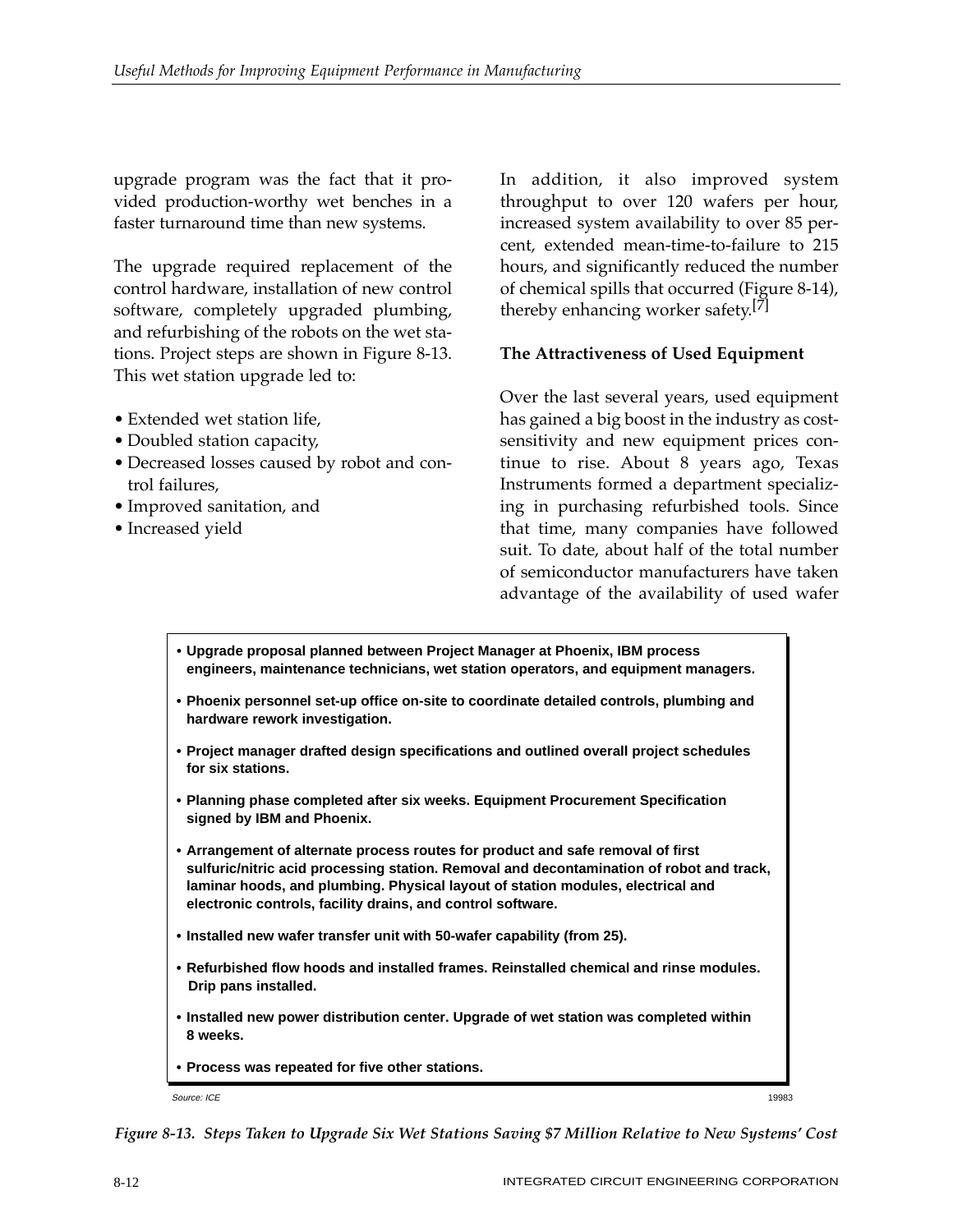processing, testing, and assembly equipment. Historically, the market for used assembly and test equipment has enjoyed the greatest success as a number of companies have marketed reconditioned or remanufactured testers, dicing saws, wire bonders, die bonders, etc., for years. In 1994, Hewlett-Packard officials reported that used equipment represented 10 percent of automatic test equipment (ATE) sales<sup>[8]</sup>.

Aside from cost concerns, used equipment sales are also increasing due to the widespread availability of the systems today, which results from years of companies having to retire hundreds of systems. In addition, many companies manufacturing non-leading-edge chips would like to take advantage of the lower price of used equipment (typically 20-60 percent of new equipment prices). One of Motorola's older fabs, making bipolar memories and linear analog devices, saved 45 percent off new equipment costs by purchasing used equipment 25 times out of  $77^{[9]}$ . More recently, companies in regions of the world that have just begun

developing their semiconductor industry, such as China, are finding used equipment particularly appealing. In addition, overall equipment reliability has also improved dramatically since the early days of semiconductor manufacturing, making the used option even more attractive.

Used equipment goes by many names including "refurbished," "reconditioned," "remanufactured," and "pre-owned." Perhaps pre-owned is the most accurate term as the equipment typically retains a great percentage of its original value. Although strict definitions do not exist, users generally use "refurbish" or "recondition" to describe a system only requiring system cleaning and the replacement of a few parts prior to resale. Alternatively, if the equipment is rebuilt from the ground up, replacing some or most of the system components, the equipment is "remanufactured." Remanufactured equipment often must meet or exceed original equipment specifications and may be delivered with a one- or two- year warranty.



*Figure 8-14. Reduction in Number of Chemical Spills Due to Wet Station Upgrades*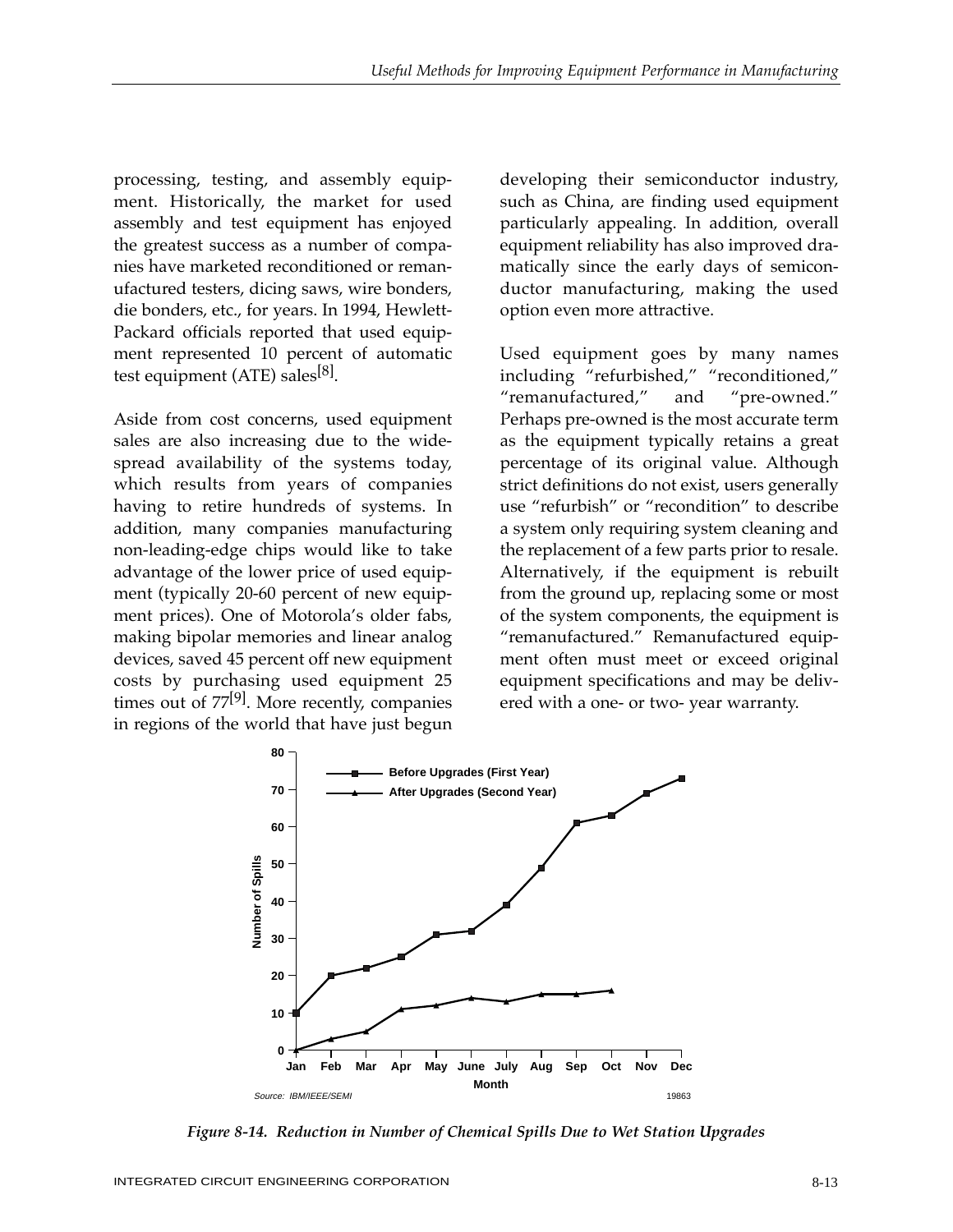Remanufactured equipment offers advantages of lower purchase price and faster return on investment than new equipment. Used equipment may also be immediately available through an IC manufacturer, equipment refurbishing company, or asset management company. The downside to purchasing pre-owned equipment includes the possible risk of owning and operating the equipment typically without OEM support, limited availability of spare parts, no warranty or service agreements, and poor system-to-system matching for tools that have been owned and operated in different fashions in the past.

For these reasons, some OEMs work with one specific company to ensure quality and performance of remanufactured systems. For instance, Lam Research's popular AutoEtch line of plasma etchers, of which over a thousand systems are installed worldwide, are being remanufactured and sold by Aspect Systems. Tegal is selling remanufactured versions of its 900 and 1500 series plasma etchers, with an installed based of over 1200 systems. Concept Systems caught onto this concept several years ago when it began remanufacturing Gemini I and II epi reactors, of which around 300 systems are installed. Another company, Raines Technology, built its business on remanufacturing plasma etchers, although it currently markets a variety of products. Karl Suss offers remanufactured versions of its machines, often ensuring that the systems have been maintained by Suss field personnel over the course of the machine's life. In addition to these companies, numerous small shops in key manufacturing areas will now remanufacture semiconductor equipment.

#### **Evaluating Criteria for Used Equipment**

Figure 8-15 lists the principle issues to consider when evaluating pre-owned equipment. In addition to these concerns, its helpful to keep in mind that certain systems, such as wet baths, chemical distribution systems, and gas cabinets, do not lend well to refurbishing, while photoresist processing systems, ion implanters, horizontal diffusion furnaces, epi reactors, CVD systems, and aligners  $do^{[9]}$ .

#### **The Importance of In-situ Monitoring**

There is an overwhelming need to monitor process parameters and wafer-level characteristics during processing, thereby detecting yield-limiting events as they occur. The need for in-situ sensors increases as the industry moves to larger wafers (200 or 300mm), and the value of the wafer being processed is so high that off-line process controls no longer suffice. In addition, as discussed in Chapter 1, it is not only the high price of monitor or particle-per-wafer-pass (PMP) wafers that makes them undesirable, but also their inability to precisely depict process conditions for the actual product wafers.

#### **In-situ Particle Monitors**

Perhaps the best candidate for in-situ monitoring of vacuum-based tool operation is the in-situ particle monitor. The beauty of in-situ particle monitors is that they can detect a wide variety of process problems, as many of them result in high particle levels (sampling shown in Figure 8-16). Most importantly, studies show that these monitors can result in an annual savings of \$200,000 to \$1.5 million for a single-wafer processing tool! Cost savings result from a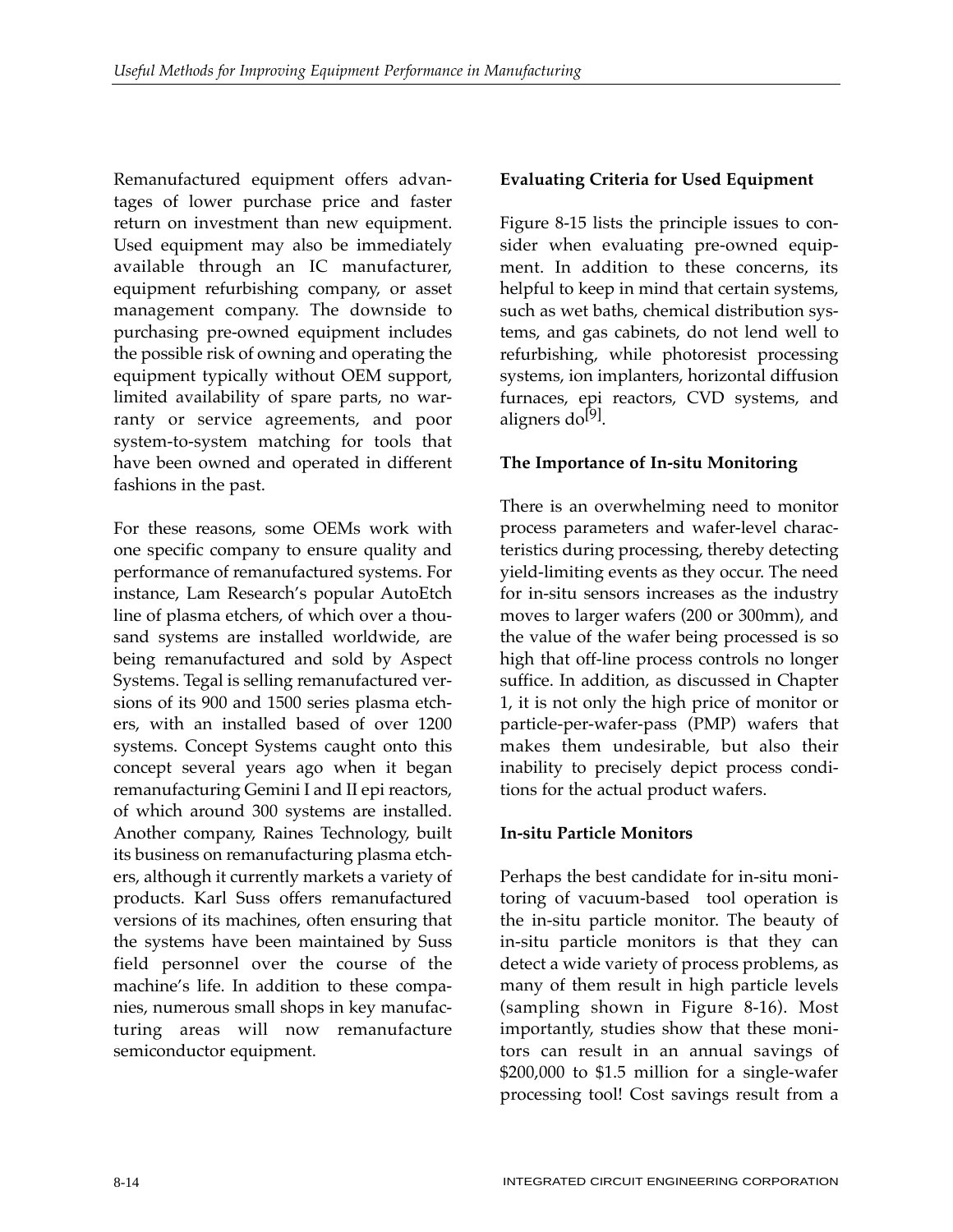number of areas including the detection of misprocessing, the optimization of PM and chamber cleaning cycles, the elimination or significant reduction in test wafer usage, and real-time detection of particle bursts that lead to yield loss. In fact, in-situ particle monitors have the potential to eliminate test (PWP) wafer usage. In essence, in-situ sensors facilitate yield improvements and cycle time improvements that are virtually impossible without their use. They also provide a very promising path to true run-to-run or real-time process control. In addition, the key factor that has prevented their use in a production environment, the lack of availability on commercially available wafer processing tools, is being resolved as companies including Eaton, Lam Research, Genus, and Applied Materials, are beginning to offer insitu particle monitors on their tools. At least part of this progress is due to the fact that equipment vendors have been using in-situ particle monitors for process and product development for several years.

#### **Estimated Cost Savings Above \$200k per Tool**

In 1992, Sematech engineers reported a \$200,000 annual cost of ownership savings using an in-situ particle sensor in an Eaton NV-20A high-current ion implanter.<sup>[9]</sup> They realized a 4 percent decrease in the number of particles generated during the process and a 15 percent increase in tool availability due to improved operation of chamber cleaning cycles and reduction of ion beam current to minimize particle generation.<sup>[9]</sup> In fact, Eaton pioneered the offering of insitu particle monitors as a standard option on its implanters.

- **• Performance to specifications • Installed base of the systems**
- **• Necessary facility modifications**
- **• Upgrade-ability and other configuration changes**
- **• Application(s) for which the system was previously used**
- **• Warranty**
- **• Training**
- **• Installation**
- **• Equipment reliability (MTBF and MTTR)**
- **• Preventive maintenance procedures, and time needed to requalify the equipment following downtime**
- **• System condition**
- **• System set-up, recipe storage capacity**
- **• Initial system qualification -- what needs to be done and how long will it take?**
- **• Typical throughput (wafers/month)**
- **• Availability of spare parts, availability of additional units of the same system**
- **• System-to-system matching**

Source: ICE 19979

*Figure 8-15. Considerations for Purchasers of Used Equipment*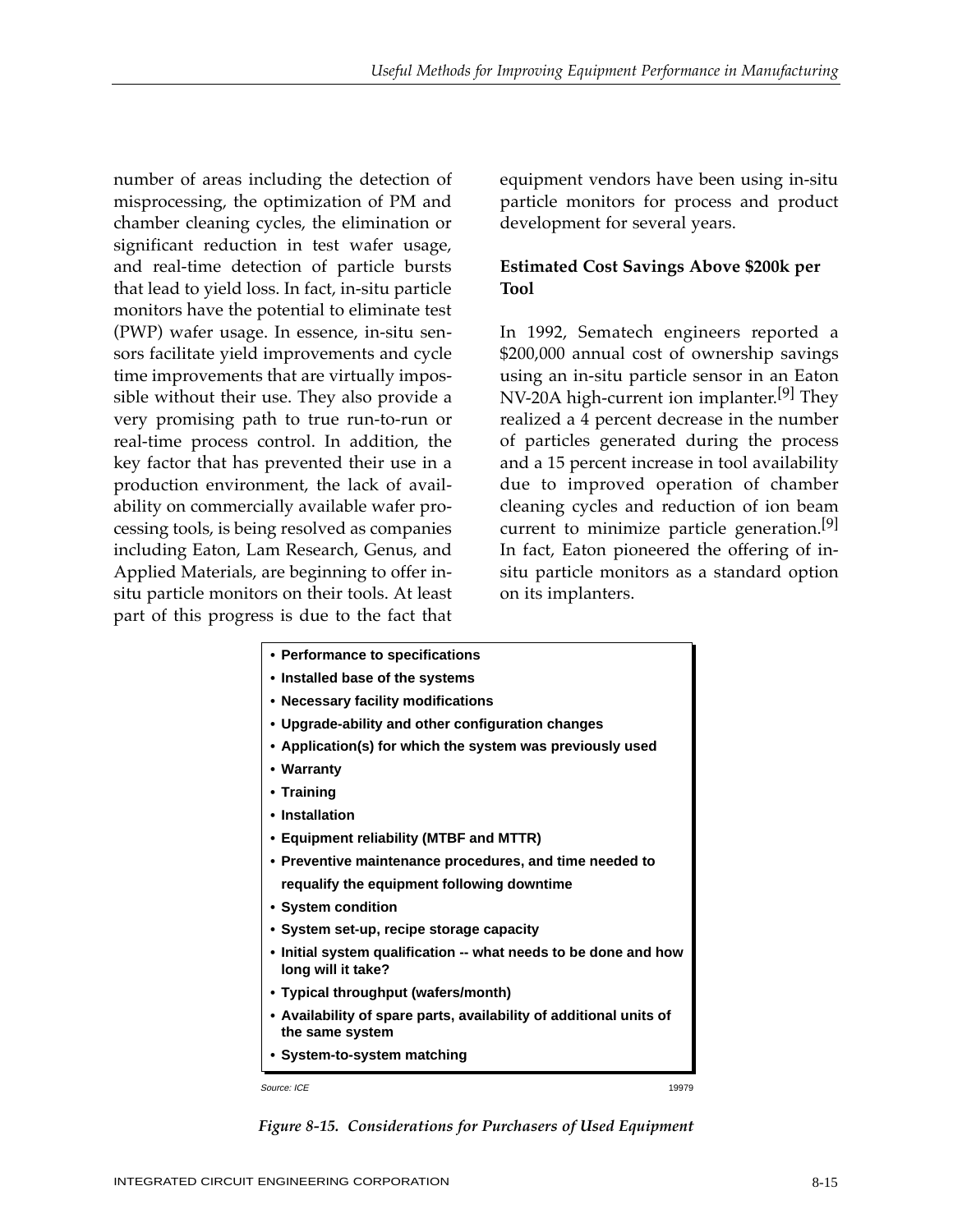| <b>Process</b>                         | Optimization                                                                                                                                                                                                                                                            |
|----------------------------------------|-------------------------------------------------------------------------------------------------------------------------------------------------------------------------------------------------------------------------------------------------------------------------|
| <b>CVD</b>                             | Determine effectiveness of dry cleaning process<br>Ability to adjust gas flow rates to eliminate gas phase nucleation (W-CVD)<br>Indicate need for electrode replacement                                                                                                |
| Etch                                   | Determine process effects caused by using inherently dirty<br>chemistries such as WF6                                                                                                                                                                                   |
| lon<br>Implantation                    | Determine photoresist problems (i.e.: insufficient edge bead removal,<br>improper prebake, etc.)<br>Ability to maximize beam current to increase throughput while<br>preventing resist burning<br>Gain more effective use of cleaning procedures and gettering implants |
| <b>Photoresist</b><br><b>Stripping</b> | Detection of incomplete stripping                                                                                                                                                                                                                                       |
| Sputtering                             | Detect flaking on TiN and TiW films from clips or targets<br>Detect cathode arcing<br>Indicate need to change clamps<br>Detect out-of-control wafer backside conditions                                                                                                 |
| <b>Diffusion</b>                       | Detect leaks from chamber door<br>Detect flaking from walls as temperature changes<br>Detect the scraping of cantilevers                                                                                                                                                |
| <b>All Vacuum</b><br><b>Processes</b>  | Directly indicates need for chamber cleans<br>Indicate whether a chamber is ready for processing<br>Detect leaking or degrading O-rings, valves, etc.                                                                                                                   |
| Source: Semiconductor International    | 19910                                                                                                                                                                                                                                                                   |

*Figure 8-16. Process Events Optimized Using In-Situ Particle Monitors*

Since then, a conservative \$213,500 annual savings was estimated by a group of engineers from Sematech, Hewlett-Packard, Lam Research, and High Yield Technology, using an in-situ particle monitor on a Lam 4400 polysilicon and silicon nitride etcher (Figure 8-17).<sup>[11]</sup> Importantly, the group was able to correlate in-situ particle counts to functional yield, short loop monitors, and patterned wafer visual inspections. Cost savings resulted from the identification of misprocessing (in this case, accidental replacement of an empty  $C_2F_6$  cylinder with a cylinder of  $CHF_3$ ), the avoidance of yield loss due to an identified "seasoning" period following electrode replacement, and a reduction in usage of test wafers. Figure 8- 18 shows the correlation between in-situ

particle counts per lot versus normalized lot yield, and Figure 8-19 shows the cost savings calculation.<sup>[11]</sup>

Most recently, LSI Logic and Lam Research showed that \$1.5 million per year can be saved using an in-situ sensor in a Rainbow 4500 oxide etcher. This savings is due to increases in yield, extension of electrode life, and elimination of test wafer usage. In addition, a 15 percent increase in system uptime resulted from the optimization of PM and chamber cleaning cycles. The study's correlation between probe yield and in-situ counts is shown in Figure 8-20.<sup>[12]</sup> Importantly, this study showed that in-situ counts are more stable than PWP counts, causing LSI to eliminate the test wafer usage completely from this process.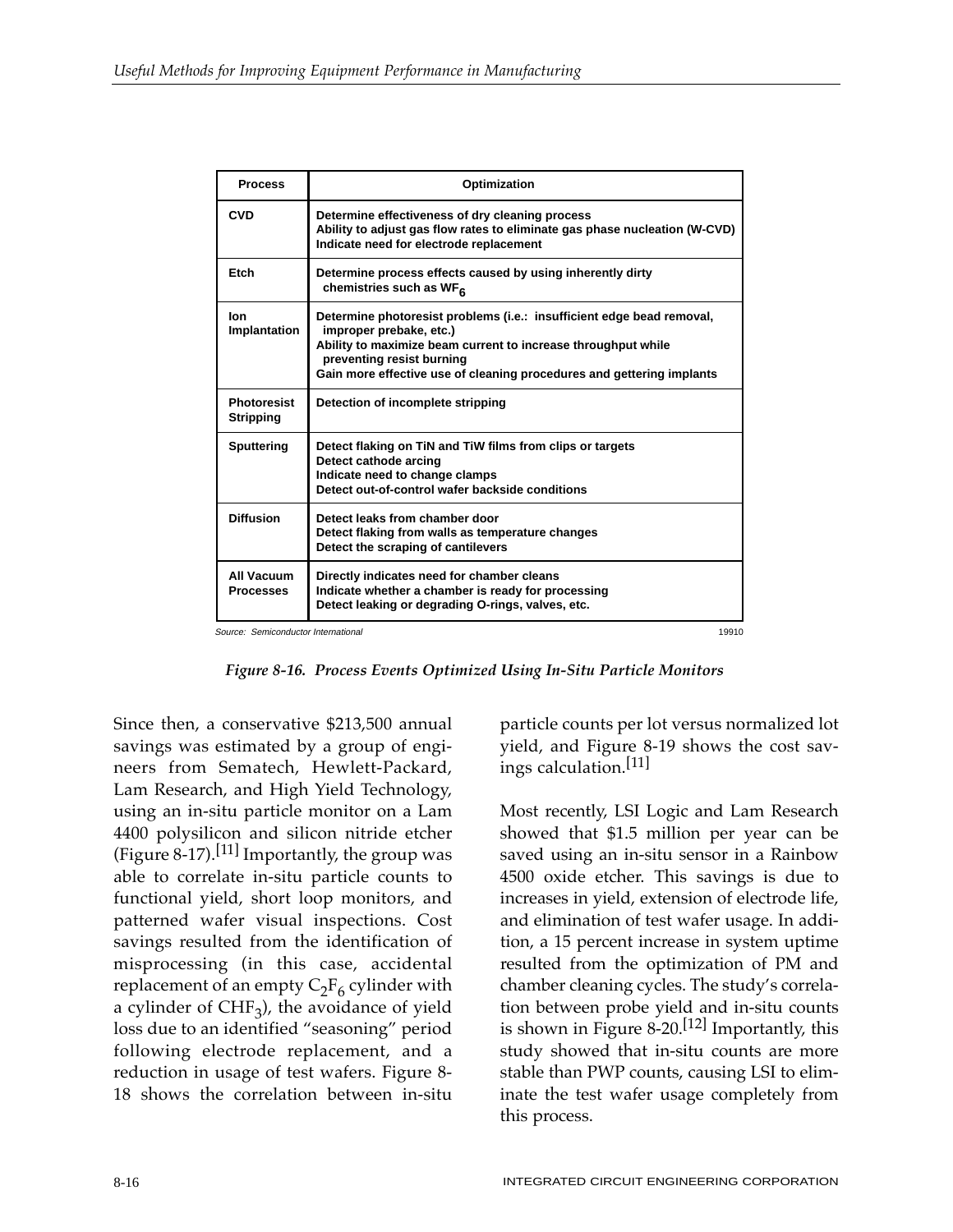

*Figure 8-17. HYT Sensor Located in the Etch Chamber Vacuum Manifold of a Lam 4400 System*



*Figure 8-18. Correlation Between In-Situ Particle Counts and Yield*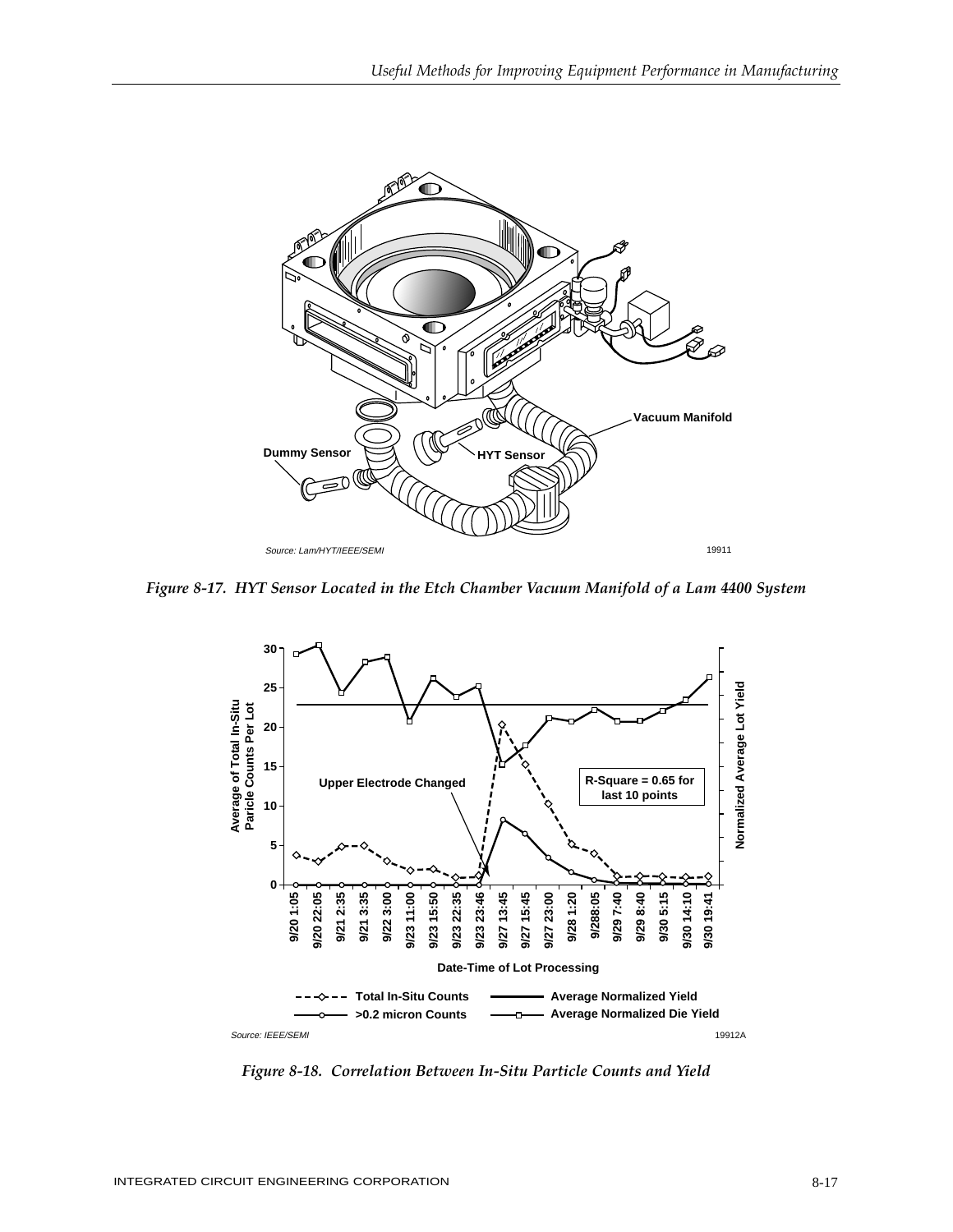| Event                                   | <b>Estimate</b><br>of Wafers<br>Saved | <b>Estimate of</b><br>Event<br>Occurrence<br>Per Year | Total<br>Wafers<br>Saved<br>Per Year | Wafer<br>Value<br>at the<br><b>Process</b><br><b>Step</b> | <b>Savings</b><br>Per Year<br>(K\$) | Change<br>in Wafer<br>Cost<br><b>Based on</b><br>$COO($ \$) | Annual<br>Change<br>in COO<br>(K\$) |
|-----------------------------------------|---------------------------------------|-------------------------------------------------------|--------------------------------------|-----------------------------------------------------------|-------------------------------------|-------------------------------------------------------------|-------------------------------------|
| <b>Electrode</b><br>Change              | 20                                    | 12                                                    | 240                                  | \$500                                                     | \$120.0                             | \$1.11                                                      | \$166.7                             |
| <b>PWP</b><br>Wafers<br><b>Per Week</b> | 18                                    | 52                                                    | 936                                  | \$50                                                      | \$46.8                              | \$0.31                                                      | \$46.8                              |
| Wrong<br>Gas                            | 24                                    | 1                                                     | 24                                   | \$150                                                     | \$3.6                               |                                                             |                                     |
| Total                                   |                                       |                                                       |                                      |                                                           | \$170.4                             |                                                             | \$213.5                             |
| Source: IEEE/SEMI                       |                                       |                                                       |                                      |                                                           |                                     |                                                             | 19913                               |

*Figure 8-19. Potential Return on Investment Realized by Using In-Situ Particle Monitors*



*Figure 8-20. Good Correlation Between In-Situ Particle Counts and Probe Yield*

The critics of in-situ particle monitoring claim that the sensors are not sensitive enough, that they are too costly to implement in every piece of process equipment, and, most importantly, that they may impact the reliability and availability of the process equipment. Much of this skepticism stems for early sensor use where reliability was questionable. Today, production-worthy

sensors are available from companies including High Yield Technology, Particle Measuring Systems (PMS), and TSI. The argument of sensitivity is not very relevant as often, when smaller particles are generated, large ones are also generated. In addition, unless the sensor is not detecting any particles (which has not been shown to occur), the particle data is useful.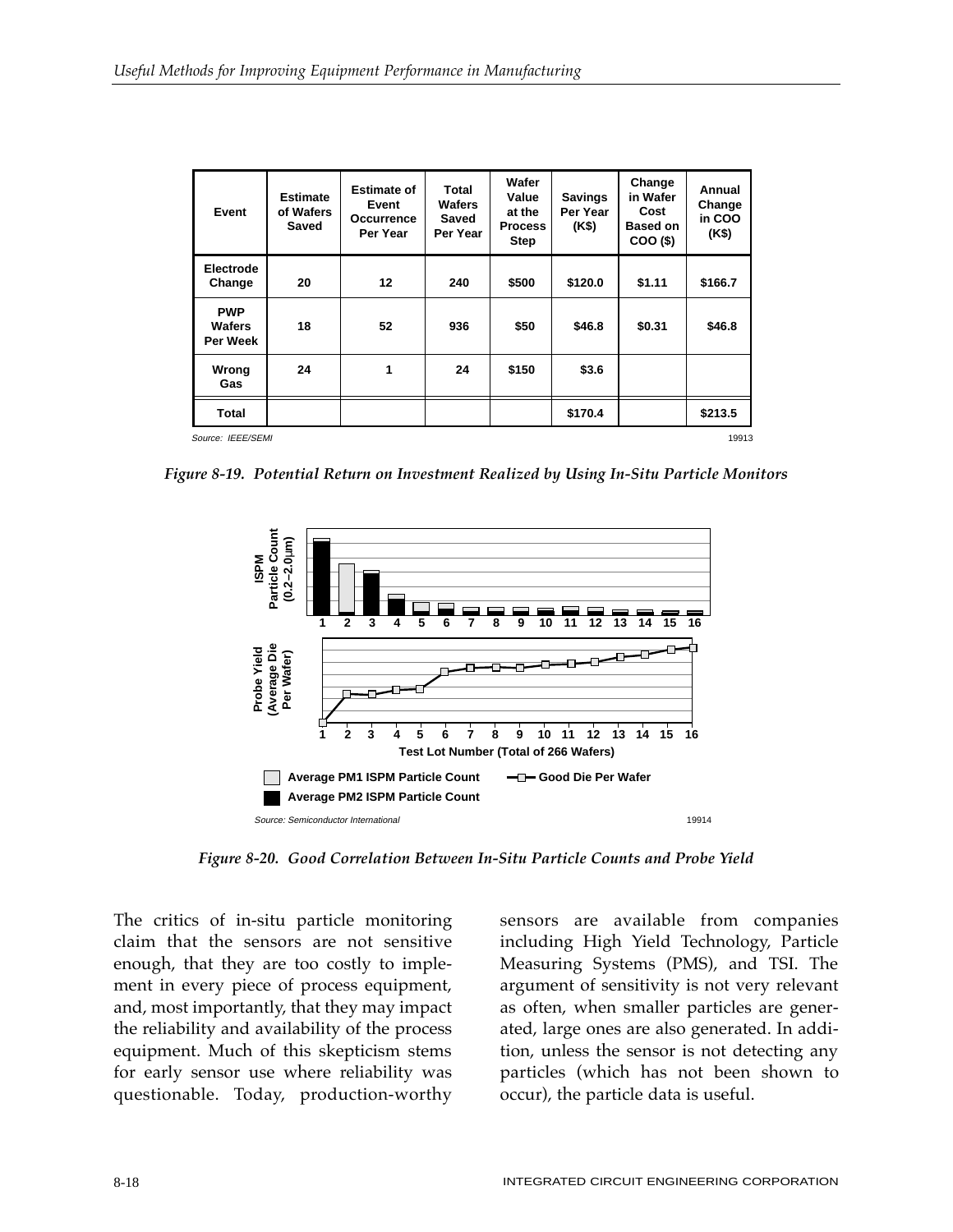The challenges associated with building insitu particle sensors into process tools includes positioning the sensor so that counts accurately reflect counts at the wafer level and the sensor optics do not become coated with films. Most importantly, the enormous amount of data collected by insitu particle monitors makes it very difficult to manage. However, with data storage capability increasing nearly every day, it is expected that such an analysis should prove possible very soon. Otherwise, techniques must be developed to record only particle bursts that represent out-of-spec processing conditions.

#### **Other Promising In-situ Sensors**

Beyond these applications, there are significant needs to monitor particle levels in process fluids (especially chemical purity and concentration in wafer cleaning/etching baths); critical dimensions (CDs) following photoresist development; uniformity, selectivity and CD control during etch; film thickness and composition during CVD and sputtering processes; and temperature during RTP, CVD, epitaxy, and etch processes.

During TI's MMST program, multi-point fiberoptic temperature sensors, acoustic thermometers, scatterometry systems and ellipsometers were developed for many of these purposes. For plasma processing, TI found that certain well-established processes, including polysilicon etch, tungsten etch, and nitride strip, are significantly improved with the addition of in-situ sensors (Figure 8-21). Resist ashing, on the other hand, is a well-established process that does not benefit considerably from the use of insitu sensors.<sup>[13]</sup> Over the next several years, ICE expects at least some of these sensors to become available on commercial etch and stripping tools. Figure 8-22 lists some of the outstanding sensor needs for most wafer processes, as identified by TI. Here we include only the sensors needed to measure the process state (e.g., plasma density, delivered power) and the wafer state (e.g. film thickness, uniformity), as many of the equipment state parameters are already monitored by commercially available process tools.[14]

| <b>Process</b>               | <b>Sensor Type</b>                                                                     | <b>Sensor Use</b>                                                                    |
|------------------------------|----------------------------------------------------------------------------------------|--------------------------------------------------------------------------------------|
| <b>Polysilicon Etch</b>      | Single wavelength ellipsometer                                                         | <b>Endpoint control</b><br>Etch rate and uniformity control                          |
| Silicon Nitride Etch         | <b>Monochromator</b>                                                                   | <b>Endpoint control</b><br>Etch rate and uniformity control                          |
| <b>Tungsten Etch</b>         | <b>Eddy current sensor</b><br><b>Monochromator</b><br><b>Critical dimension sensor</b> | <b>Endpoint calculation</b><br><b>Endpoint control</b><br>Pre-etch linewidth control |
| <b>Silicon Nitride Strip</b> | Special ellipsometer                                                                   | <b>Endpoint control</b><br><b>Diagnostics</b>                                        |
| <b>Resist Ash</b>            | <b>Monochromator</b>                                                                   | <b>Endpoint control</b><br><b>Diagnostics</b>                                        |

Source: Solid State Technology **19966 19966 19966 19966 19966 19966 19966 19966 19966** 

*Figure 8-21. In-Situ Sensors for Plasma Etch Processes*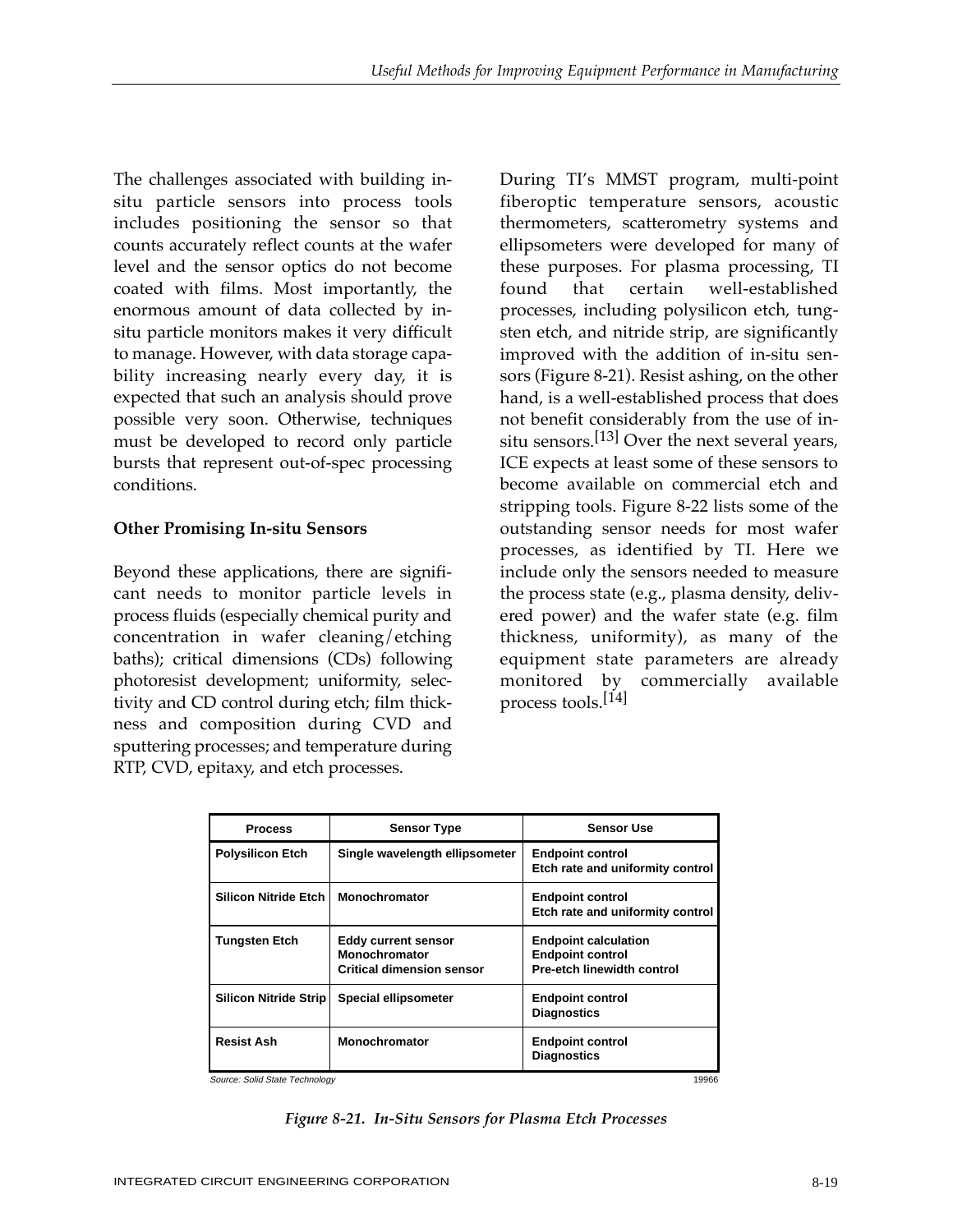|                                              | Process State <sup>1</sup>                                                                                | Wafer State <sup>2</sup>                                                                                                                                                   |
|----------------------------------------------|-----------------------------------------------------------------------------------------------------------|----------------------------------------------------------------------------------------------------------------------------------------------------------------------------|
| <b>CVD</b>                                   |                                                                                                           | <b>Particles on wafer</b><br><b>Film uniformity</b><br>Dielectric film properties:<br>Index of refraction<br>Stoichiometry                                                 |
| PVD/<br><b>PECVD</b>                         | Wafer temperature<br>Local or spatially resolved<br>plasma density                                        | Particles on wafer<br><b>General film properties:</b><br>Thickness (deposition rate)<br><b>Uniformity</b><br>Index of refraction(dielectrics)<br>Sheet resistance (metals) |
| Oxidation                                    |                                                                                                           | <b>Film uniformity</b>                                                                                                                                                     |
| Implantation                                 | Dopant energy<br><b>Dopant dose</b>                                                                       | <b>Particles on wafer</b>                                                                                                                                                  |
| Annealing/<br><b>Diffusion</b>               |                                                                                                           | <b>Particles on wafer</b><br><b>Planarity (reflow)</b>                                                                                                                     |
| <b>RTP/RTCVD</b>                             | Dynamic wafer temperature                                                                                 | <b>Dopant activation</b><br><b>Junction depth</b>                                                                                                                          |
| Lithography:<br>Coat                         |                                                                                                           | <b>Resist thickness</b><br><b>Resist uniformity</b>                                                                                                                        |
| <b>Expose</b>                                |                                                                                                           | Latent image<br>Image overlay                                                                                                                                              |
| <b>Wet Develop</b>                           | <b>Endpoint</b>                                                                                           | Resist profile (width/height/slope)<br>Latent image                                                                                                                        |
| <b>Silylation</b>                            | <b>Endpoint based on latent</b><br>image                                                                  | Latent image                                                                                                                                                               |
| <b>Dry Develop</b>                           | As in plasma etch                                                                                         | Resist profile (width/height/slope)                                                                                                                                        |
| <b>Chemically</b><br><b>Amplified Resist</b> | <b>Endpoint based on latent</b><br>image                                                                  | Latent image                                                                                                                                                               |
| Plasma Etch                                  | Local or spacially resolved:<br><b>Reactant concentration</b><br>Plasma density<br>lon energy<br>lon flux | CD of resist (before etch)<br>CD of etched feature<br>Etch rate<br>Etch rate uniformity                                                                                    |
| <b>Wet Clean</b>                             | Solution conc. at wafer<br><b>Fluid flow at wafer surface</b>                                             | <b>Particles on wafer</b><br><b>Surface roughness</b>                                                                                                                      |

<sup>1</sup> In-situ measurements required.<br><sup>2</sup> In-situ measurements preferred, in line (e.g., metrology module on a cluster tool) is  **a good initial alternative, off line, if necessary.**

Source: Solid State Technology/ICE 19995 19995 19995 19995 19995

*Figure 8-22. Sensor Needs for IC Manufacturing*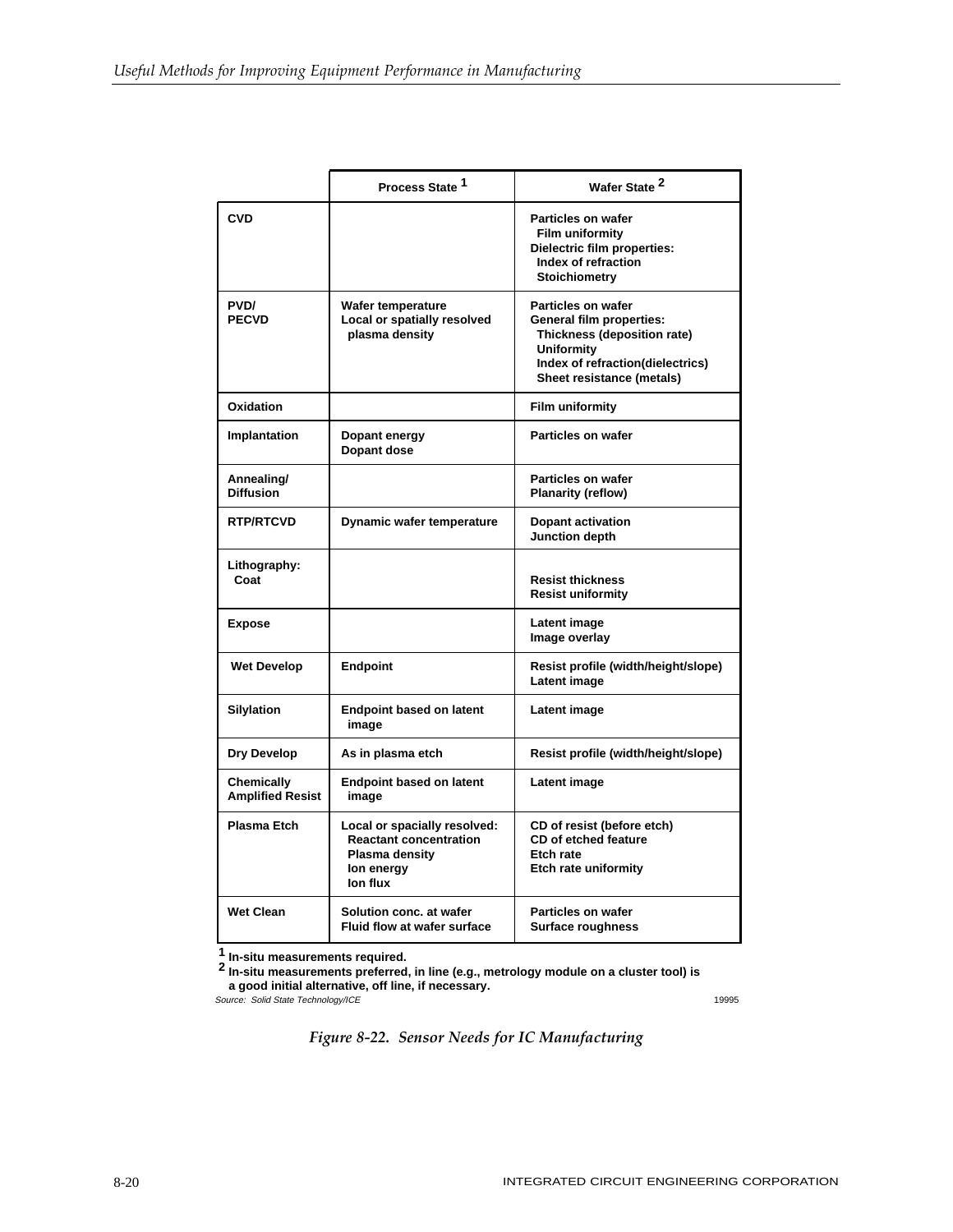In addition to these sensors, in-situ deposition rate monitoring, typically performed in research applications, is desirable in production-level thin-film deposition processes.[15] The key requirements for these sensors are cost effectiveness (\$15,000/sensor) and reliability of the sensor when integrated into the hardware and process flow. Unless the sensor's reliability is at least as long as the time between preventive maintenance routines, one might have to shut the equipment down just to change (or clean) the sensor, which is not acceptable in a production environment.

#### **Yield Modeling for New Equipment Decisions**

To effectively reduce manufacturing costs, many manufacturers will attempt to use their equipment for as long as possible. However, as equipment is pushed beyond its original capabilities, often lower defect levels with existing equipment can only be attained at a higher operating cost, usually in the form of higher maintenance costs. Therefore, engineers must continually weigh the costs of acquiring and using new equipment, versus continuing to operate existing equipment at higher costs.

Yield modeling is widely used for various applications in the semiconductor industry to determine in-line yield loss, forecast factory outputs, and predict yield on future devices. Yield models help manufacturers focus on improvements needed to maximize yields and predict the effects of design or technology changes. The defect information used in yield modeling comes from equipment particle levels, actual defects detected

on product wafers, and/or on back-calculations based on actual yields and failure analysis data.

Advanced Micro Devices (AMD) recently showed how yield models can be used to determine if it is more cost-effective to continue running existing equipment, or replace it with new and improved equipment.<sup>[16]</sup> The company currently uses a yield model to correlate in-line particle counts to actual yields on a die-for-die basis. Defects are classified, and "kill ratios" for defects based on type or origin, location on the device, and their relative size, are compiled at selected in-line inspection operations. Defects are related to yield using:

| In-line defect density |     |                   |
|------------------------|-----|-------------------|
| x Area scanned         |     |                   |
|                        | $=$ | Expected die loss |
| scanned x scaling      |     | per wafer         |
| factor (kill rate)     |     |                   |

An example of defect kill ratios based both on defect size and classification is given in Figure 8-23. These types of charts are commonly used in manufacturing to provide a focus on the top issues relating to yield loss. In this example, yield loss is manifested in polysilicon shorts, scratches, general shorts, pattern defects, and source/drain shorts. By focusing on these top issues, the fab with limited resources can improve yields faster and more effectively.

AMD chose to measure yield impact against particles seen on real product. Once the average defect levels for a piece of equipment are determined, the cost in potential yield is:

Yield =  $\#$ particles x Kill rate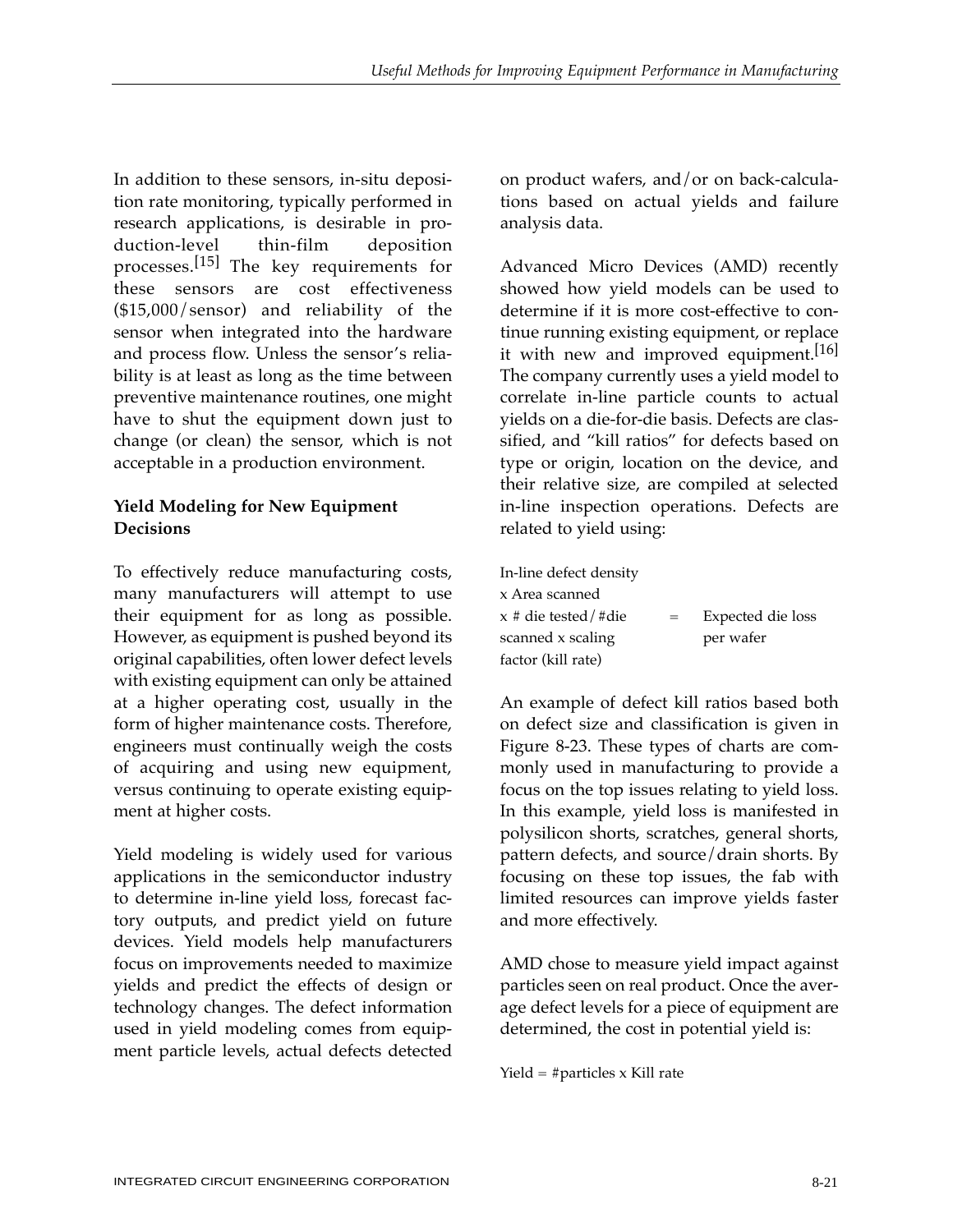Once the loss due to the current tool set is determined, the engineer must estimate the loss associated with newer generation equipment, which may replace the existing tool. A comparison is made by:

( $\Delta$ ) Yield = ( $\Delta$ ) Particles \* Kill rate

However, since kill rate is a function of defect size, the complete formula in die costs becomes:

$$
\Delta \text{Savings}_{\text{new-old}} = \left[ \sum_{i=0}^{n} \Delta \text{Particles}_{i} \times \text{Kill Rate}_{i} \right] \times \text{Die Cost}
$$
  
i = Particle sizes



*Figure 8-23. Yield Impact on Defect Size and Classification*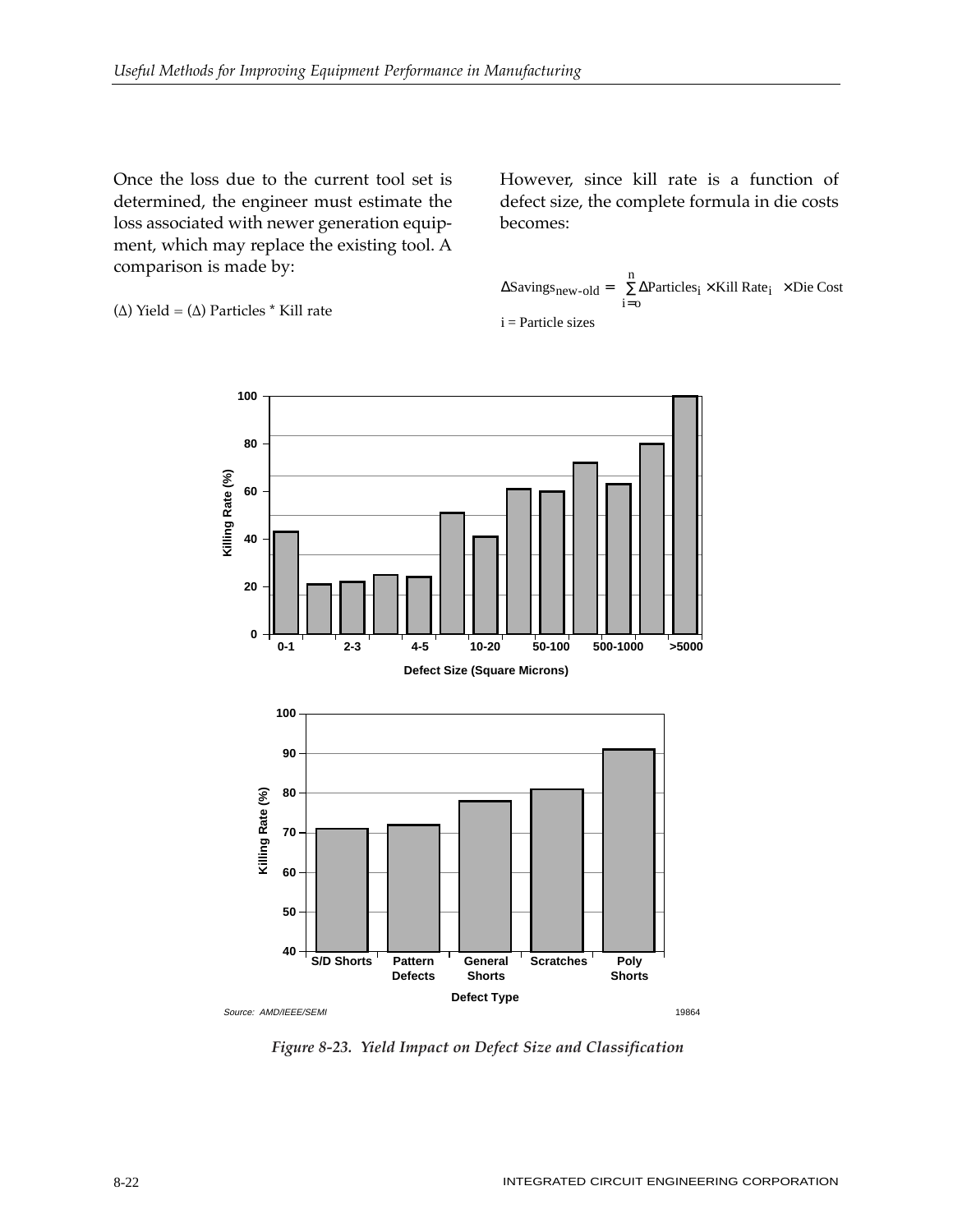The formula covers variables such as defect density, defect size, kill rates per defect size, and die cost. Frequently, however, defect kill rates can be very dependent on the location within a die, depending on whether the defect is on active or field regions of the chip. The equation becomes:

|                             | $\Delta$ Savings <sub>new-old</sub> = $\left[\sum_{a} \sum_{i=0}^{n} \Delta$ Particles <sub>a,i</sub> × Kill Rate <sub>a,i</sub> $\right]$ × Die Cost |  |
|-----------------------------|-------------------------------------------------------------------------------------------------------------------------------------------------------|--|
| $i =$ Particle sizes        |                                                                                                                                                       |  |
| $a =$ defect's die location |                                                                                                                                                       |  |

To calculate overall savings, one uses the above equation, the production run rate (wafers/week), and the price per chip produced. Given:

| Die size    | $0.47 \text{ cm}^2$    |
|-------------|------------------------|
| Die/wafer:  | 150                    |
| Active area | $0.12$ cm <sup>2</sup> |
| Price/die   | \$10.00                |
| Run rate    | 250 wafers/week        |

The calculated cost saving is \$11,668 per week. This substantial saving must be added to estimated savings resulting from improvements in line yield, maintenance costs, labor costs, chemical consumption, and power usage. When the saving is calculated, the question becomes, is the cost to purchase the new equipment and increase in per wafer processing costs, due to depreciation, offset by the payback in improved yields? Of course, the article warns that while this model will give a useful first-approximation of cost savings, other issues to consider in the purchase of new equipment include:

• Determining if there is another dominant yield limiting step in the process, which more critically affects yield.

- The certainty or predictability factor of the model developed and its application to all processes running in manufacturing.
- The degradation, over time, of chip price, which will lengthen pay-back periods, or the changing of product mix before equipment is installed.
- The ability to apply new equipment to improve the process at multiple operations, causing benefits of new acquisitions to go up.
- The numerous business issues including ROI, payback, and cost added from depreciation.

#### **References**

- 1. J.A. Chan, "Response Surface Methodology Improves Batch RIE Processing," *Semiconductor International*, Mar. 1995, p.5.
- 2. B. Anderson, A. Berezin, and I. Emami, "Defect Density Reduction in Tungsten Deposition and Etchback," IEEE/SEMI *Advanced Semiconductor Manufacturing Conference Proceedings*, 1994, p. 279.
- 3. S. Tripathi, et. al., "Comparison of the Applications of Process Simulations and FMEA: Two Case Studies," IEEE/SEMI *Advanced Semiconductor Manufacturing Conference Proceedings*, 1994, p. 140.
- 4. S. Bilotta and D. Proctor, "Development of a Manufacturable Low Pressure ROXNOX Oxidation Process," *IEEE/SEMI Advanced Semiconductor Manufacturing Conference Proceedings*, 1994, p. 39.
- 5. G. Actor, et al., "Partnering Works: A Case in Point," IEEE/SEMI International Semiconductor Manufacturing Science Symposium Proceedings, 1993, p. 74.